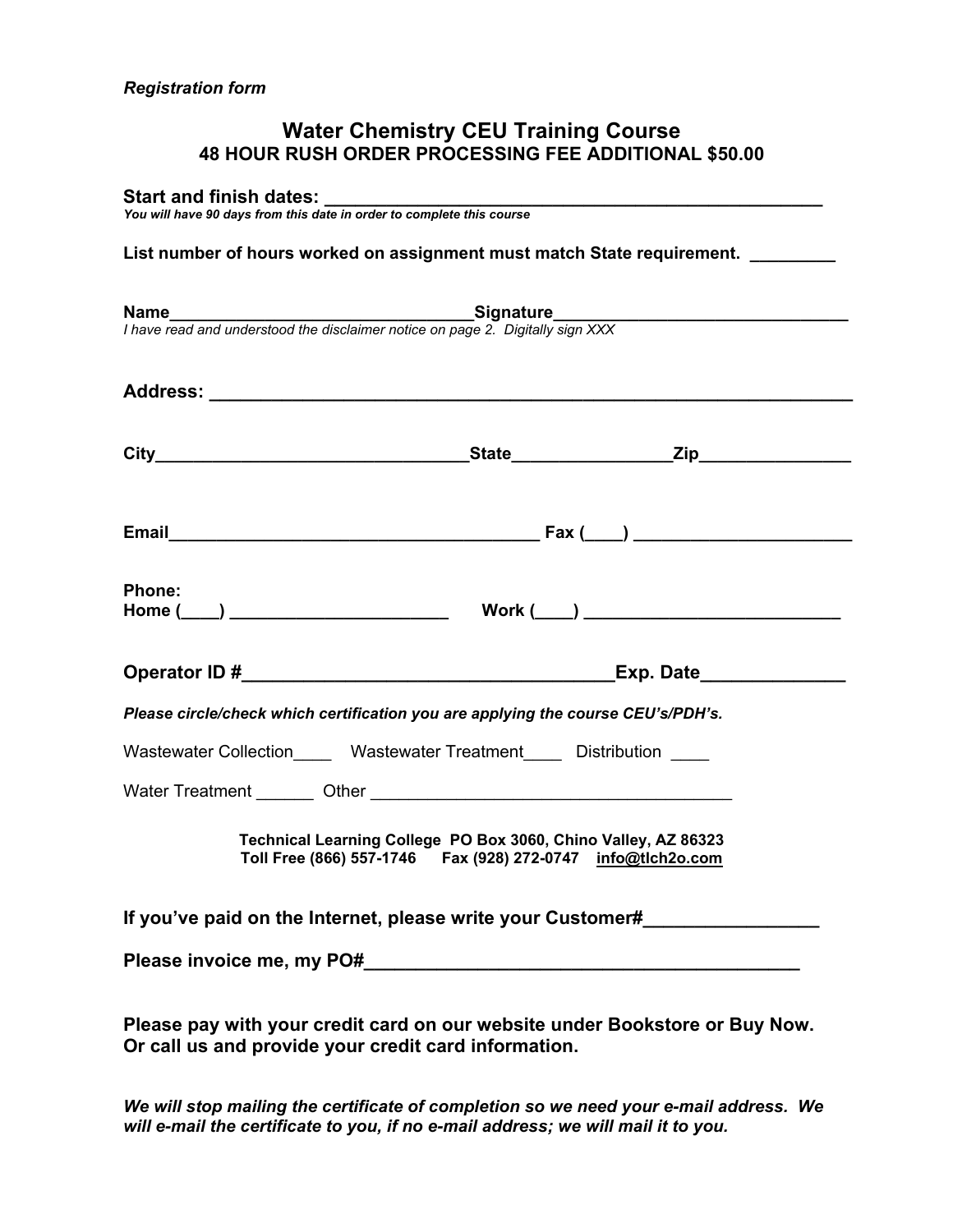# **DISCLAIMER NOTICE**

I understand that it is my responsibility to ensure that this CEU course is either approved or accepted in my State for CEU credit. I understand State laws and rules change on a frequent basis and I believe this course is currently accepted in my State for CEU or contact hour credit, if it is not, I will not hold Technical Learning College responsible.

I also understand that this type of study program deals with dangerous conditions and that I will not hold Technical Learning College, Technical Learning Consultants, Inc. (TLC) liable for any errors or omissions or advice contained in this CEU education training course or for any violation or injury caused by this CEU education training course material. I will call or contact TLC if I need help or assistance and doublecheck to ensure my registration page and assignment has been received and graded.

**State Approval Listing Link,** check to see if your State accepts or has pre-approved this course. Not all States are listed. Not all courses are listed. If the course is not accepted for CEU credit, we will give you the course free if you ask your State to accept it for credit.

**Professional Engineers;** Most states will accept our courses for credit but we do not officially list the States or Agencies. Please check your State for approval.

# **State Approval Listing URL…**

*<http://www.abctlc.com/downloads/PDF/CEU%20State%20Approvals.pdf>*

*You can obtain a printed version of the course manual from TLC for an additional \$169.95 plus shipping charges.* 

# **AFFIDAVIT OF EXAM COMPLETION**

I affirm that I personally completed the entire text of the course. I also affirm that I completed the exam without assistance from any outside source. I understand that it is my responsibility to file or maintain my certificate of completion as required by the state or by the designation organization.

# **Grading Information**

In order to maintain the integrity of our courses we do not distribute test scores, percentages or questions missed. Our exams are based upon pass/fail criteria with the benchmark for successful completion set at 70%. Once you pass the exam, your record will reflect a successful completion and a certificate will be issued to you.

# **Rush Grading Service**

If you need this assignment graded and the results mailed to you within a 48-hour period, prepare to pay an additional rush service handling fee of \$50.00. This fee may not cover postage costs. If you need this service, simply write RUSH on the top of your Registration Form. We will place you in the front of the grading and processing line.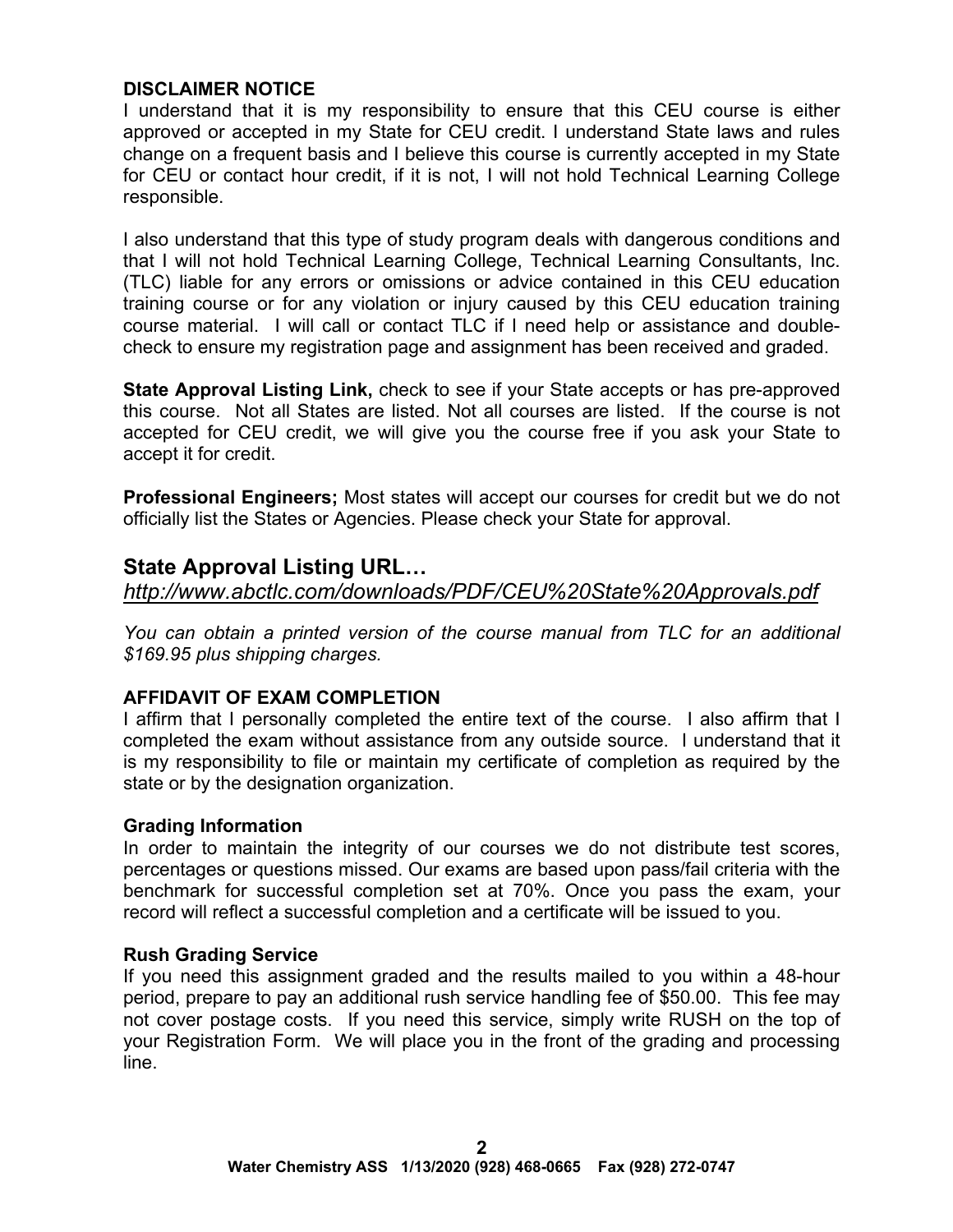# **CERTIFICATION OF COURSE PROCTOR**

Technical Learning College requires that our students who takes a correspondence or home study program course must pass a proctored course reading, quiz and final examination. The proctor must complete and provide to the school a certification form approved by the commission for each examination administered by the proctor.

**Instructions**. When a student completes the course work, fill out the blanks in this section and provide the form to the proctor with the examination.

Name of Course:

Name of Licensee: **Name of Licensee:**  $\blacksquare$ 

**Instructions to Proctor**. After an examination is administered, complete and return this certification and examination to the school in a sealed exam packet or in pdf format.

I certify that:

- 1. I am a disinterested third party in the administration of this examination. I am not related by blood, marriage or any other relationship to the licensee which would influence me from properly administering the examination.
- 2. The licensee showed me positive photo identification prior to completing the examination.
- 3. The enclosed examination was administered under my supervision on . The licensee received no assistance and had no access to books, notes or reference material.
- 4. I have not permitted the examination to be compromised, copied, or recorded in any way or by any method.
- 5. Provide an estimate of the amount of time the student took to complete the assignment.

Time to complete the entire course and final exam.

Notation of any problem or concerns:

Name and Telephone of Proctor (please print):

Signature of Proctor

 $\overline{a}$ 

 $\overline{a}$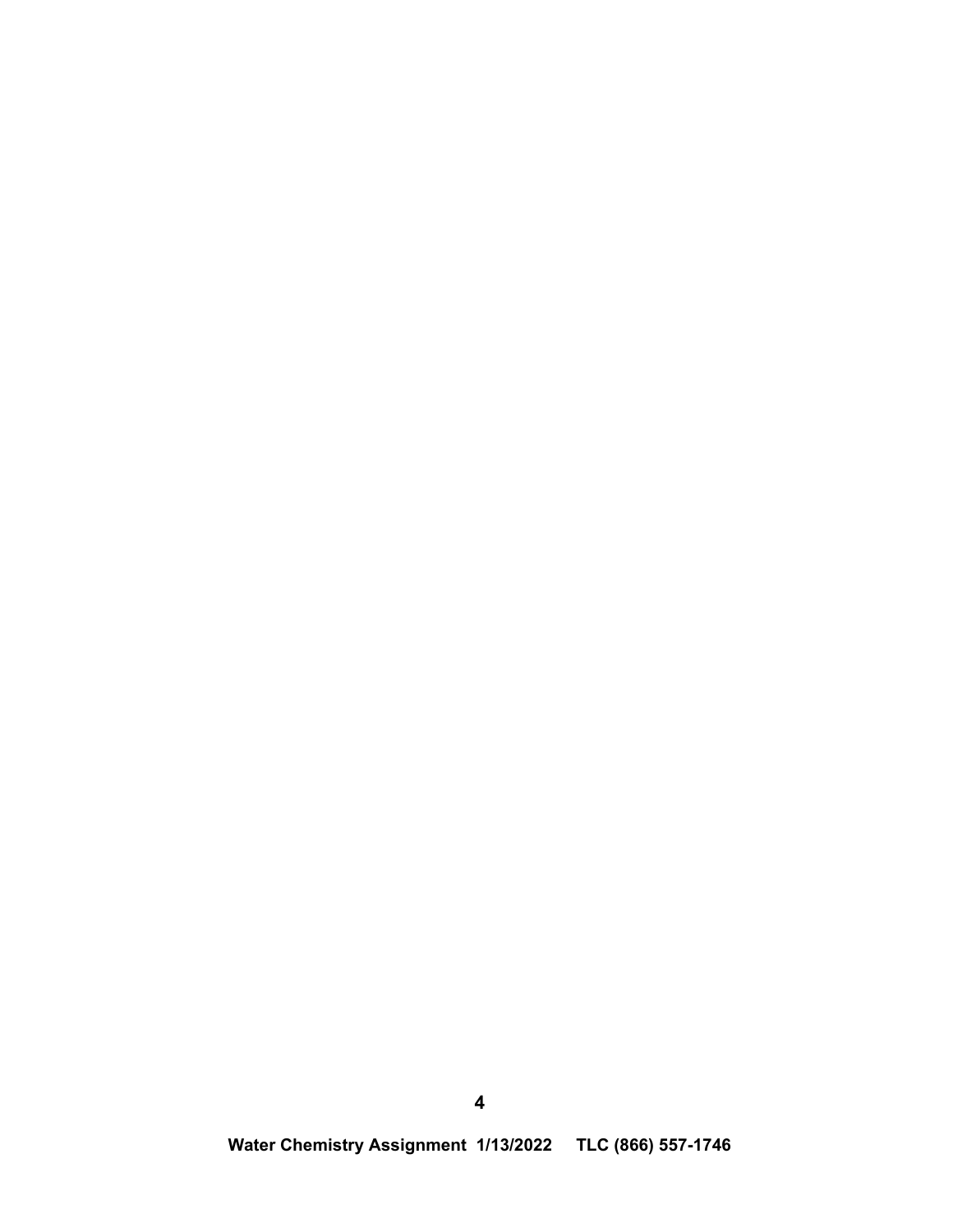**Water Chemistry Answer Key**

| Name ________                                                                                    |
|--------------------------------------------------------------------------------------------------|
|                                                                                                  |
| Did you check with your State agency to ensure this course is accepted for credit?<br>No refunds |
| Method of Course acceptance confirmation. Please fill this section                               |
| Website Telephone Call Email Spoke to                                                            |
| Did you receive the approval number, if applicable? ____________________________                 |
| What is the course approval number, if applicable?                                               |

*You can use Adobe Acrobat DC to complete your assignment. You are responsible to ensure that TLC receives the Assignment and Registration Key. Please call us to ensure that we received it.* 

*Please write down any questions that cannot be found or has problems* 

*Please circle, underline, bold or X only one correct answer* **A felt tipped pen works best.** 

| 1. A B C D  | 13. A B C D | 25. A B C D | 37. A B C D |
|-------------|-------------|-------------|-------------|
| 2. A B C D  | 14. A B C D | 26. A B C D | 38. A B C D |
| 3. A B C D  | 15. A B C D | 27. A B C D | 39. A B C D |
| 4. A B C D  | 16. A B C D | 28. A B C D | 40. A B C D |
| 5. A B C D  | 17. A B C D | 29. A B C D | 41. A B C D |
| 6. A B C D  | 18. A B C D | 30. A B C D | 42. A B C D |
| 7. A B C D  | 19. A B C D | 31. A B C D | 43. A B C D |
| 8. A B C D  | 20. A B C D | 32. A B C D | 44. A B C D |
| 9. A B C D  | 21. A B C D | 33. A B C D | 45. A B C D |
| 10. A B C D | 22. A B C D | 34. A B C D | 46. A B C D |
| 11. A B C D | 23. A B C D | 35. A B C D | 47. A B C D |
| 12. A B C D | 24. A B C D | 36. A B C D | 48. A B C D |
|             |             |             |             |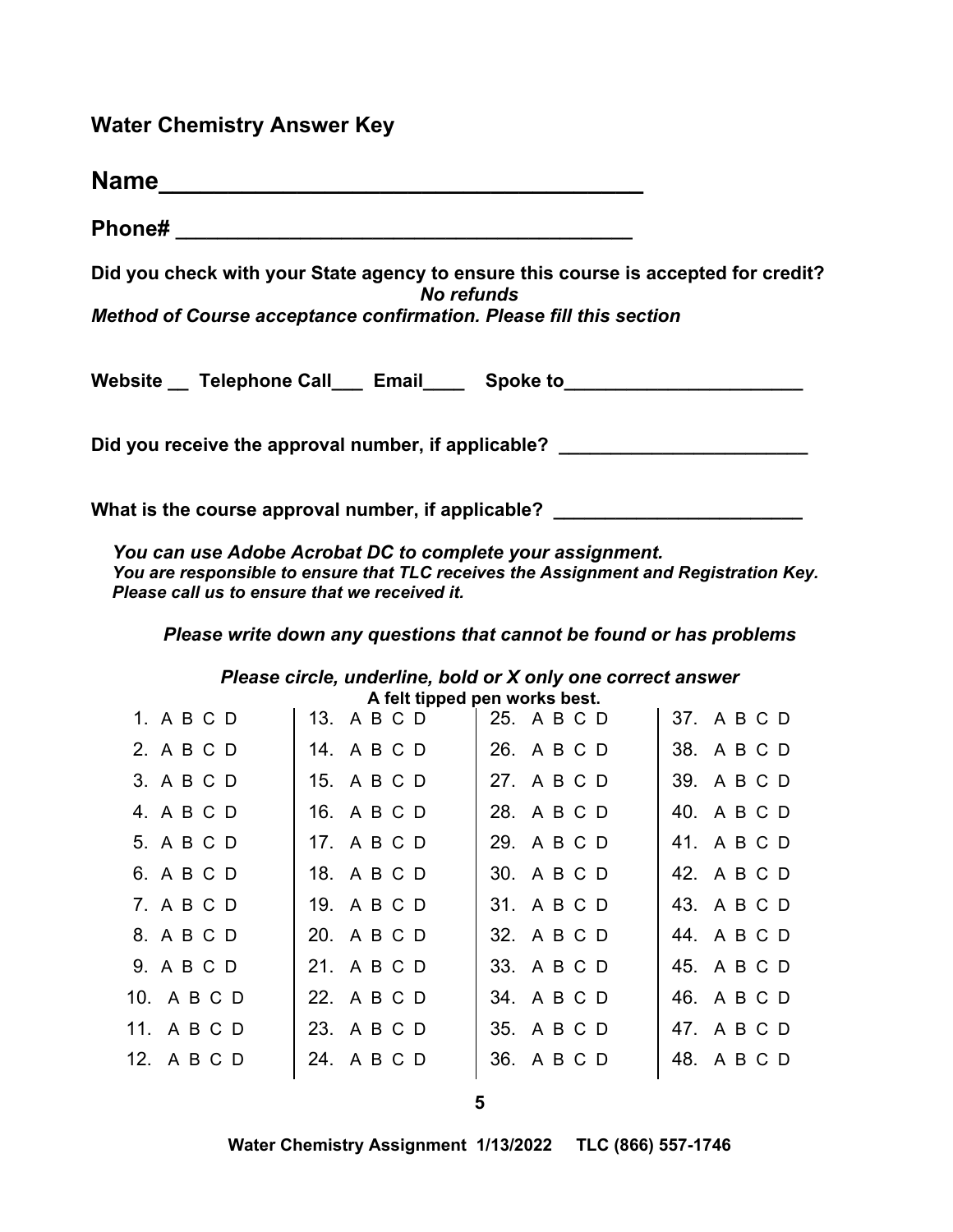| 80. A B C D                                                                                                                                                                                                                                                                                                                                                                                                                                                                   | 111. A B C D | 142. A B C D |
|-------------------------------------------------------------------------------------------------------------------------------------------------------------------------------------------------------------------------------------------------------------------------------------------------------------------------------------------------------------------------------------------------------------------------------------------------------------------------------|--------------|--------------|
| 81. A B C D                                                                                                                                                                                                                                                                                                                                                                                                                                                                   | 112. A B C D | 143. A B C D |
| 82. A B C D                                                                                                                                                                                                                                                                                                                                                                                                                                                                   | 113. A B C D | 144. A B C D |
| 83. A B C D                                                                                                                                                                                                                                                                                                                                                                                                                                                                   | 114. A B C D | 145. A B C D |
| 84. A B C D                                                                                                                                                                                                                                                                                                                                                                                                                                                                   | 115. A B C D | 146. A B C D |
| 85. A B C D                                                                                                                                                                                                                                                                                                                                                                                                                                                                   | 116. A B C D | 147. A B C D |
| 86. A B C D                                                                                                                                                                                                                                                                                                                                                                                                                                                                   | 117. A B C D | 148. A B C D |
| 87. A B C D                                                                                                                                                                                                                                                                                                                                                                                                                                                                   | 118. A B C D | 149. A B C D |
| 88. A B C D                                                                                                                                                                                                                                                                                                                                                                                                                                                                   | 119. A B C D | 150. A B C D |
| 89. A B C D                                                                                                                                                                                                                                                                                                                                                                                                                                                                   | 120. A B C D | 151. A B C D |
| 90. A B C D                                                                                                                                                                                                                                                                                                                                                                                                                                                                   | 121. A B C D | 152. A B C D |
| 91. A B C D                                                                                                                                                                                                                                                                                                                                                                                                                                                                   | 122. A B C D | 153. A B C D |
| 92. A B C D                                                                                                                                                                                                                                                                                                                                                                                                                                                                   | 123. A B C D | 154. A B C D |
| 93. A B C D                                                                                                                                                                                                                                                                                                                                                                                                                                                                   | 124. A B C D | 155. A B C D |
| 94. A B C D                                                                                                                                                                                                                                                                                                                                                                                                                                                                   | 125. A B C D | 156. A B C D |
| 95. A B C D                                                                                                                                                                                                                                                                                                                                                                                                                                                                   | 126. A B C D | 157. A B C D |
| 96. A B C D                                                                                                                                                                                                                                                                                                                                                                                                                                                                   | 127. A B C D | 158. A B C D |
| 97. A B C D                                                                                                                                                                                                                                                                                                                                                                                                                                                                   | 128. A B C D | 159. A B C D |
| 98. A B C D                                                                                                                                                                                                                                                                                                                                                                                                                                                                   | 129. A B C D | 160. A B C D |
| 99. A B C D                                                                                                                                                                                                                                                                                                                                                                                                                                                                   | 130. A B C D | 161. A B C D |
| 100. A B C D                                                                                                                                                                                                                                                                                                                                                                                                                                                                  | 131. A B C D | 162. A B C D |
| 101. A B C D                                                                                                                                                                                                                                                                                                                                                                                                                                                                  | 132. A B C D | 163. A B C D |
| 102. A B C D                                                                                                                                                                                                                                                                                                                                                                                                                                                                  | 133. A B C D | 164. A B C D |
| 103. A B C D                                                                                                                                                                                                                                                                                                                                                                                                                                                                  | 134. A B C D | 165. A B C D |
| 104. A B C D                                                                                                                                                                                                                                                                                                                                                                                                                                                                  | 135. A B C D | 166. A B C D |
| 105. A B C D                                                                                                                                                                                                                                                                                                                                                                                                                                                                  | 136. A B C D | 167. A B C D |
| 106. A B C D                                                                                                                                                                                                                                                                                                                                                                                                                                                                  | 137. A B C D | 168. A B C D |
| 107. A B C D                                                                                                                                                                                                                                                                                                                                                                                                                                                                  | 138. A B C D | 169. A B C D |
| 108. A B C D                                                                                                                                                                                                                                                                                                                                                                                                                                                                  | 139. A B C D | 170. A B C D |
| 109. A B C D                                                                                                                                                                                                                                                                                                                                                                                                                                                                  | 140. A B C D | 171. A B C D |
| 110. A B C D                                                                                                                                                                                                                                                                                                                                                                                                                                                                  | 141. A B C D | 172. A B C D |
| 49. A B C D<br>50. A B C D<br>51. A B C D<br>52. A B C D<br>53. A B C D<br>54. A B C D<br>55. A B C D<br>56. A B C D<br>57. A B C D<br>58. A B C D<br>59. A B C D<br>60. A B C D<br>61. A B C D<br>62. A B C D<br>63. A B C D<br>64. A B C D<br>65. A B C D<br>66. A B C D<br>67. A B C D<br>68. A B C D<br>69. A B C D<br>70. A B C D<br>71. A B C D<br>72. A B C D<br>73. A B C D<br>74. A B C D<br>75. A B C D<br>76. A B C D<br>77. A B C D<br>78. A B C D<br>79. A B C D |              |              |

**Water Chemistry Assignment 1/13/2022 TLC (866) 557-1746**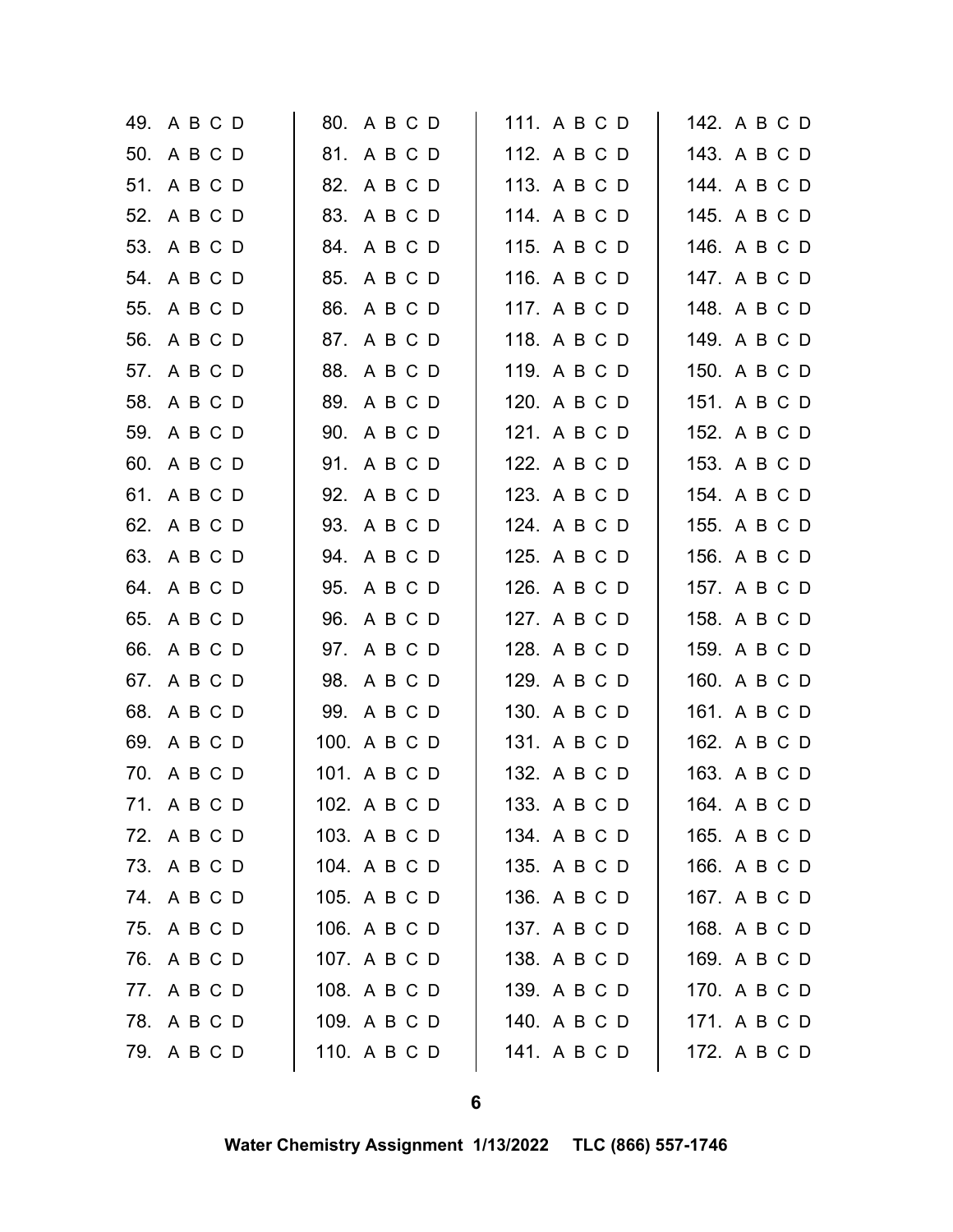| 173. A B C D | 180. A B C D | 187. A B C D | 194. A B C D |
|--------------|--------------|--------------|--------------|
| 174. A B C D | 181. A B C D | 188. A B C D | 195. A B C D |
| 175. A B C D | 182. A B C D | 189. A B C D | 196. A B C D |
| 176. A B C D | 183. A B C D | 190. A B C D | 197. A B C D |
| 177. A B C D | 184. A B C D | 191. A B C D | 198. A B C D |
| 178. A B C D | 185. A B C D | 192. A B C D | 199. A B C D |
| 179. A B C D | 186. A B C D | 193. A B C D | 200. A B C D |
|              |              |              |              |

*I* understand that *I* am 100 percent responsible to ensure that TLC receives the *Assignment and Registration Key. I understand that TLC has a zero tolerance towards not following their rules, cheating or hostility towards staff or instructors. I need to complete the entire assignment for credit. There is no credit for partial assignment completion. My exam was proctored.* 

*I* will contact TLC if I do not hear back from them within 2 days of assignment *submission. I will forfeit my purchase costs and will not receive credit or a refund if I do not abide with TLC's rules.* 

**Please Sign that you understand and will abide with TLC's Rules.** 

# **Signature**

*Please write down any questions that cannot be found or has problems* 

**\_\_\_\_\_\_\_\_\_\_\_\_\_\_\_\_\_\_\_\_\_\_\_\_\_\_\_\_\_\_\_\_\_\_\_\_\_\_\_\_\_\_\_\_\_\_\_\_\_\_\_\_\_\_**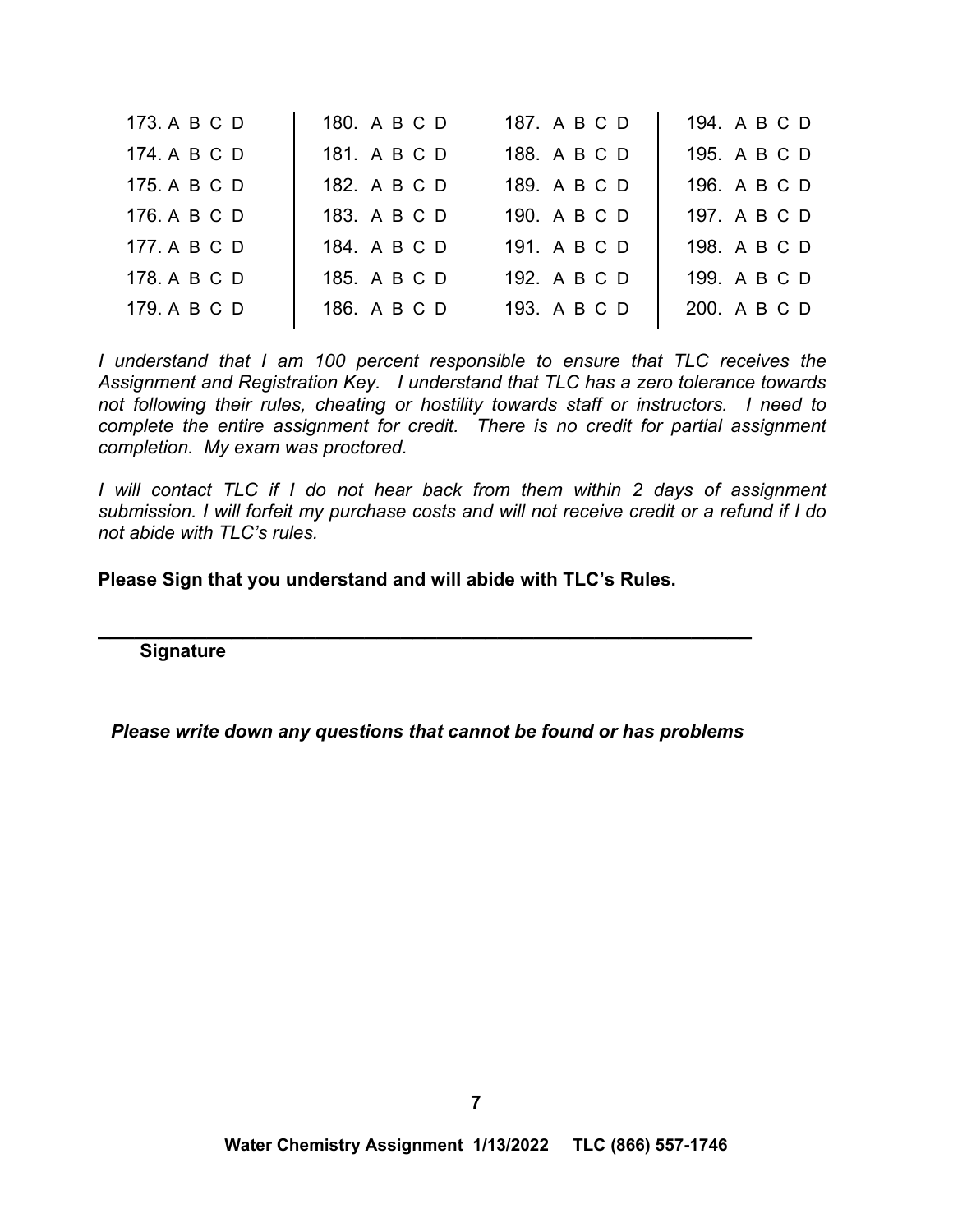# **When Finished with Your Assignment...**

# **REQUIRED DOCUMENTS**

Please scan the **Registration Page, Answer Key, Proctoring report, Survey and Driver's License** and email these documents to [info@TLCH2O.com.](mailto:info@TLCH2O.com) 

# **IPhone Scanning Instructions**

If you are unable to scan, take a photo of these documents with your **iPhone** and send these photos to TLC, info@TLCH2O.com.

# **FAX**

If you are unable to scan and email, please fax these documents to TLC, if you fax, call to confirm that we received your paperwork. **(928) 468-0675** 

# **Rush Grading Service**

If you need this assignment graded and the results mailed to you within a 48 hour period, prepare to pay an additional rush service handling fee of \$50.00. This fee may not cover postage costs. If you need this service, simply write RUSH on the top of your Registration Form. We will place you in the front of the grading and processing line. Thank you…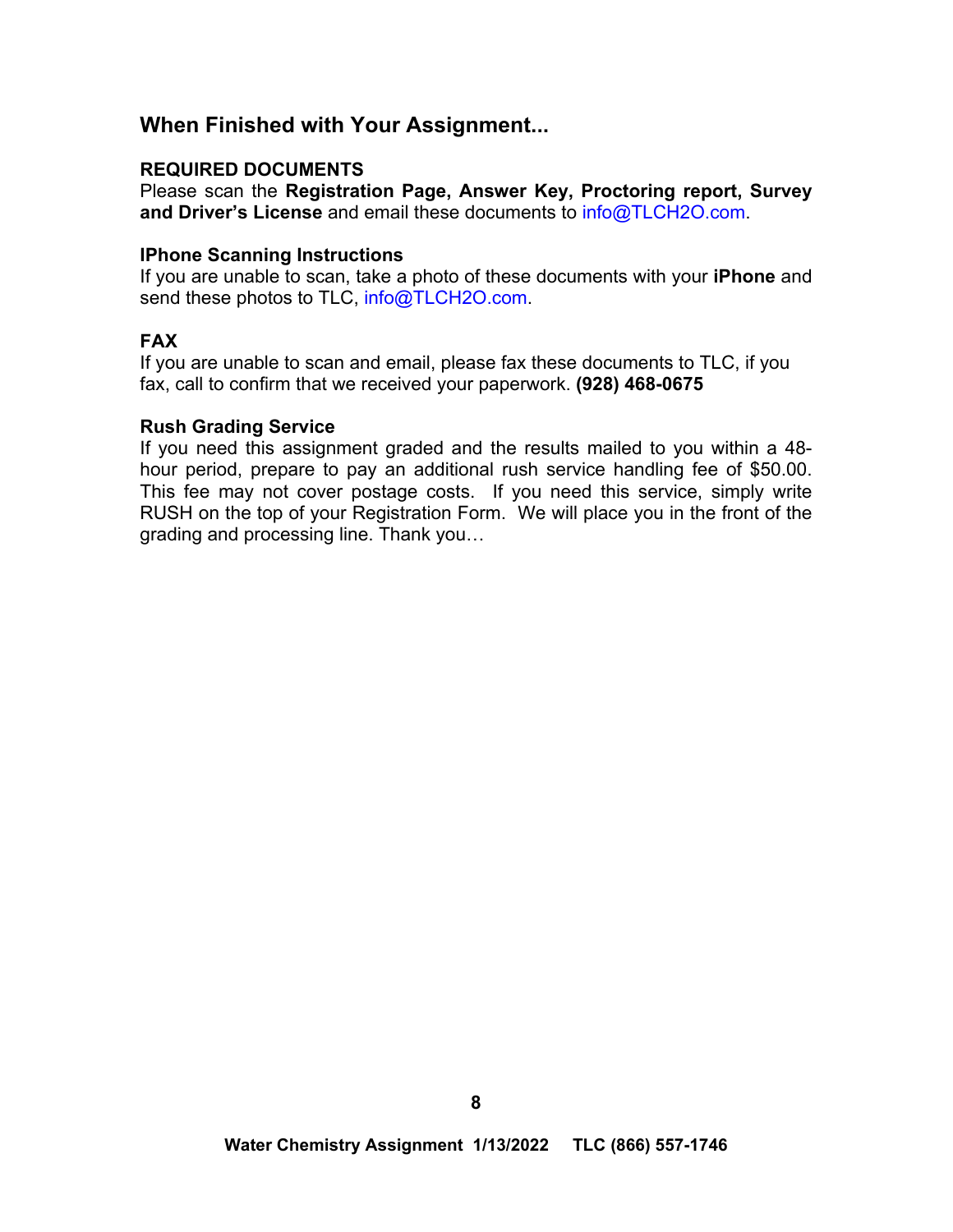# **WATER CHEMISTRY CEU TRAINING COURSE**

# **CUSTOMER SERVICE RESPONSE CARD**

|                              | NAME: NAME:                                                                                                            |  |  |  |
|------------------------------|------------------------------------------------------------------------------------------------------------------------|--|--|--|
|                              |                                                                                                                        |  |  |  |
|                              | PLEASE COMPLETE THIS FORM BY CIRCLING THE NUMBER OF THE<br><b>APPROPRIATE ANSWER IN THE AREA BELOW.</b>                |  |  |  |
|                              | 1. Please rate the difficulty of your course.<br>Very Easy 0 1 2 3 4 5 Very Difficult                                  |  |  |  |
|                              | 2. Please rate the difficulty of the testing process.<br>Very Easy 0 1 2 3 4 5 Very Difficult                          |  |  |  |
|                              | 3. Please rate the subject matter on the exam to your actual field or work.<br>Very Similar 0 1 2 3 4 5 Very Different |  |  |  |
|                              | 4. How did you hear about this Course?                                                                                 |  |  |  |
|                              | 5. What would you do to improve the Course?                                                                            |  |  |  |
|                              | How about the price of the course?                                                                                     |  |  |  |
|                              | Poor________ Fair _____ Average _____ Good_____ Great _____                                                            |  |  |  |
|                              | How was your customer service?                                                                                         |  |  |  |
| Poor Fair Average Good Great |                                                                                                                        |  |  |  |
|                              | Any other concerns or comments.                                                                                        |  |  |  |
|                              |                                                                                                                        |  |  |  |
|                              | 9                                                                                                                      |  |  |  |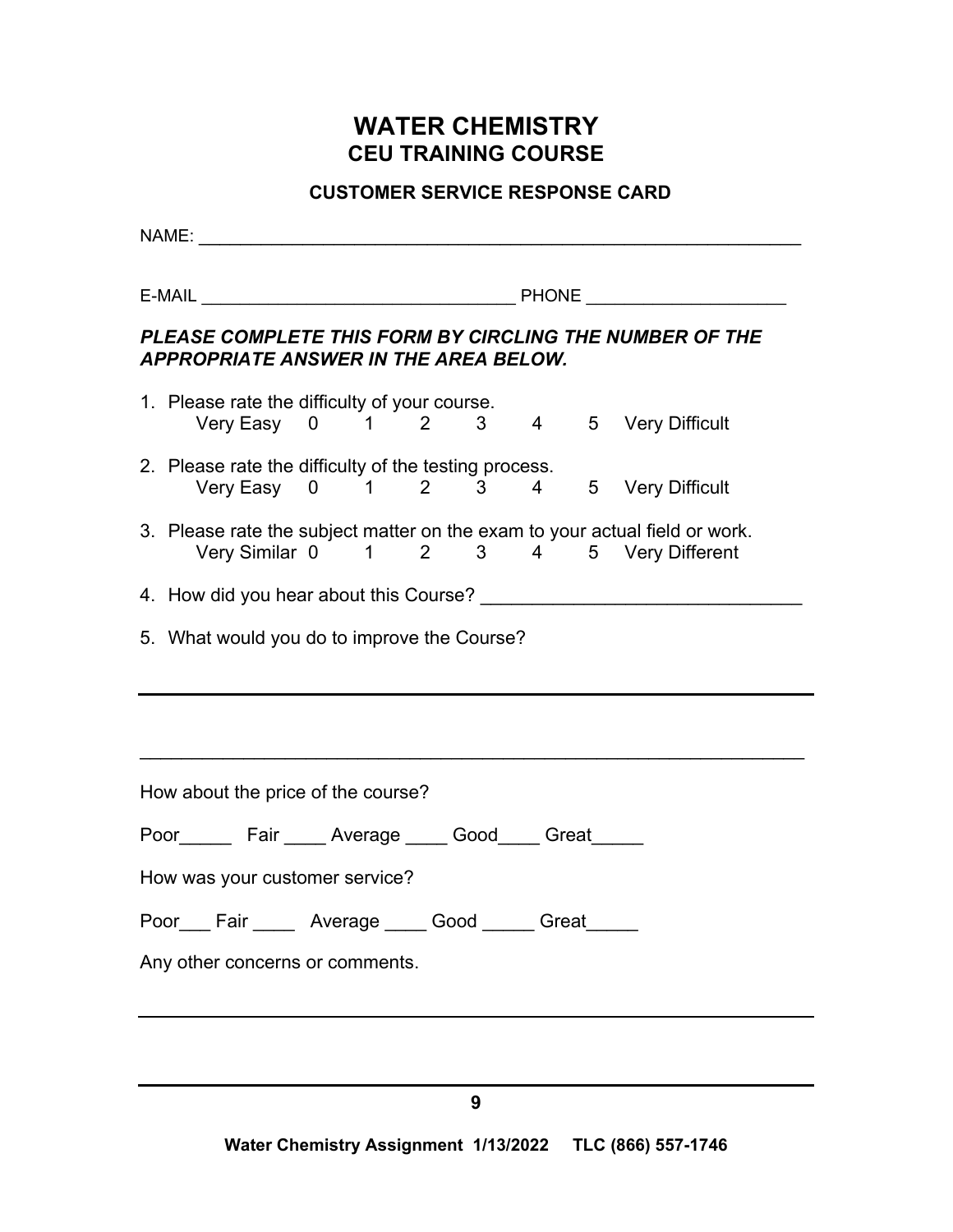**Water Chemistry Assignment 1/13/2022 TLC (866) 557-1746**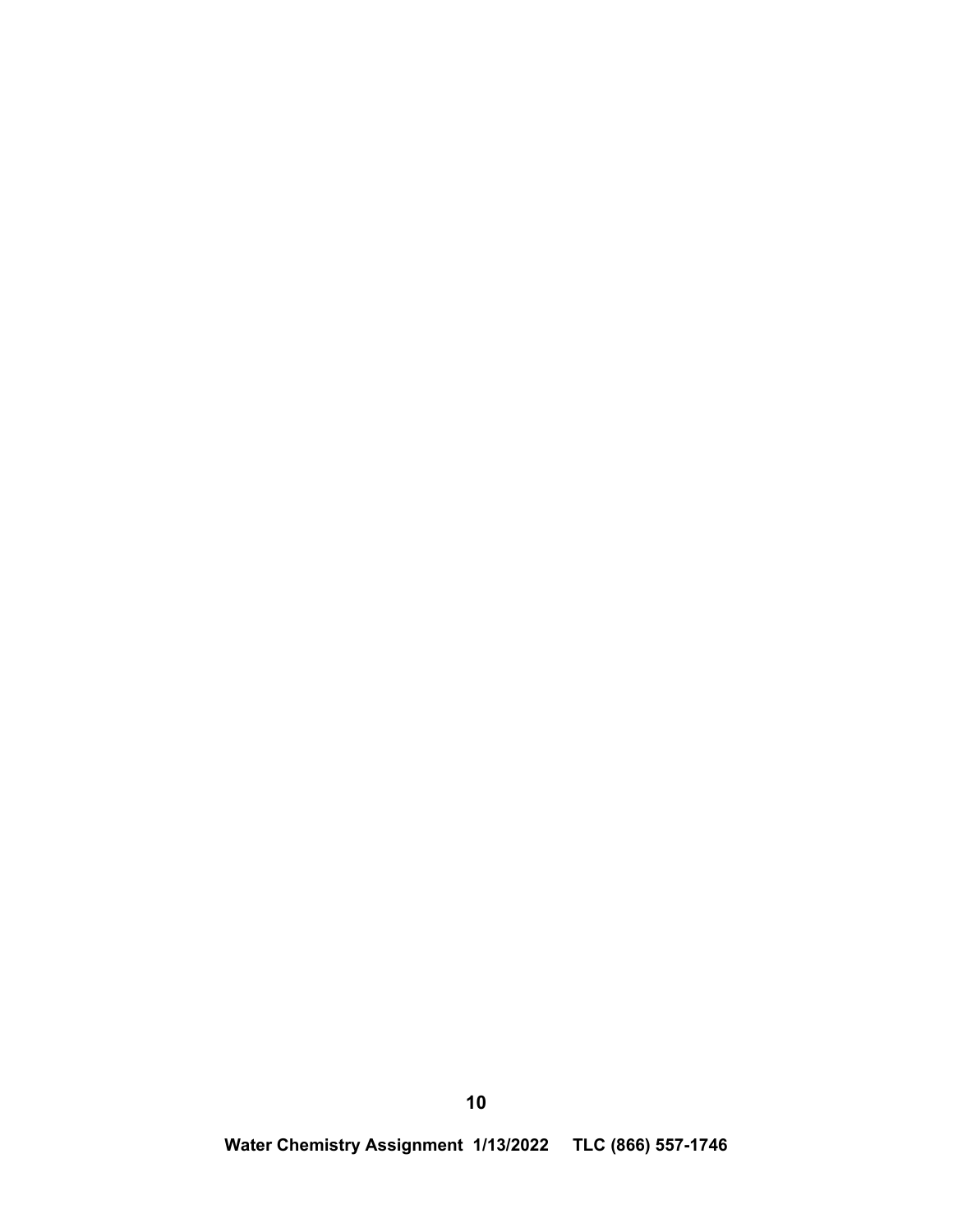# **Water Chemistry CEU Training Course Assignment**

You will have 90 days from the start of this assignment to successfully complete it with a score of 70%. If you should need any assistance, please call or e-mail the Student Service Department, please fax or e-mail all concerns and the final test to TLC.

*You are expected to circle the correct answer on the enclosed answer key. Please include your name and address on your exam. The answer key is in the front.* 

*There are no intentional trick questions. Only one answer per question.* 

#### *You can e-mail your Answer Key along with the Registration Form to TLC.*

#### **pH Section**

1. Pure water has a pH very close to \_\_\_\_\_\_\_\_\_\_\_\_\_\_\_\_\_\_.

- A. 5 C. 7.7
- B. 7 D. None of the above

2. What is the theory that states than an acid is a substance that produces Hydronium ions when it is dissolved in water, and a base is one that produces hydroxide ions when dissolved in water?

- A. Newton's C. Arrhenius
- B. Lord Calvin's D. None of the above

3. What is a substance that has the ability to reduce other substances and is said to be reductive in nature?

- A. Oxidizer **C. Reducing agents, reductants, or reducers**
- B. An electron donor D. None of the above

4. Mathematically speaking, pH is the negative logarithm of the activity of the (solvated) hydronium ion, often expressed as the measurement of

- 
- A. Electrons C. Cation measurement(s)
- B. Hydronium ion concentration D. None of the above
- 5. One definition of pH is that it is defined as the decimal logarithm of the reciprocal of the

,  $a_{H^+}$ , in a solution.

- A. Hydrogen ion activity C. Brønsted–Lowry acid–base theory
- B. (Solvated) hydronium ion D. None of the above

6. Commercial standard buffer solutions usually comes with information about value and a correction factor to be applied for what temperature?

A. 4 °C C. 10 °C

- B. 25 °C D. None of the above
- 7. Because the pH scale is logarithmic, therefore pH is
- A. Universal indicator C. Excess of Ion concentrations
- B. A dimensionless quantity D. None of the above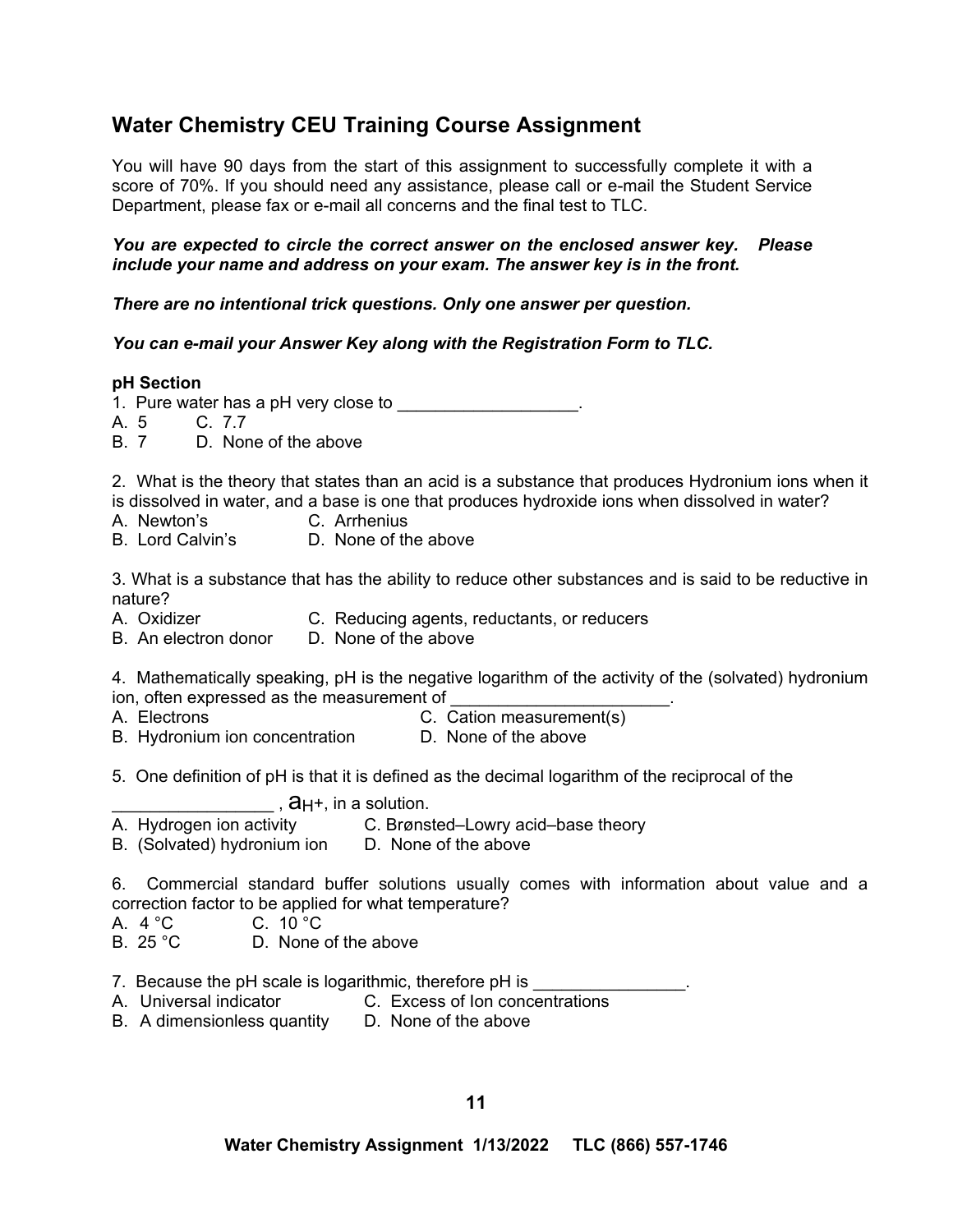- 8. What is the new pH scale is referred to as?
- A. Total scale  $C.$  pH<sub>3</sub>
- B. POH D. None of the above

9. For strong acids and bases no calculations are necessary except in extreme situations. The pH of a solution containing a weak acid requires the solution of a quadratic equation.

A. True B. False

10. While the general case requires the pH solution of?

- A. The solution of a linear equation C.A set of non-linear simultaneous equations
- B. The solution of a squared equation D. None of the above

11. Because alkalinity is significant in many uses and treatments of natural waters and wastewaters. The measured values also may include contributions from \_\_\_\_\_\_\_\_\_\_\_\_\_\_\_\_\_\_\_\_\_\_or other bases if these are present.

A. Acids C. Borates, phosphates, silicates

B. Caustics D. None of the above

12. Since pH is a logarithmic scale, a difference of one pH unit is equivalent to a fold difference in hydrogen ion concentration

A. 1 C. 10

B. 5 D. None of the above

#### **Inorganic Chemical Introduction**

13. Which of the following in biological systems includes or incorporates carbohydrates into the molecular structure?

- A. Organic Chemicals (SOCs) C. Organic compounds
- B. Organic matter **D. None of the above**

14. Which of the following are rather simple chemicals present in groundwater?

- A. Presence of a carbon atom C. Inorganic compounds
- B. Minerals **D. None of the above**

15. Which of the following are dissolved from the rock/soil that make up the aquifer or waterbearing rock formations below the soil surface?

- A. Presence of a carbon atom C. Inorganic compounds
- B. Minerals **D. None of the above**

16. Organic chemists usually refer to any molecule containing carbon as an organic compound and by default this means that **the summan set of the set of the set of the set of the set of the set of the set of the set of the set of the set of the set of the set of the set of the set of the set of the set of the set of** 

A. Organic chemistry C. Carbon

B. Inorganic chemistry D. None of the above

17. Which of the following that have been metabolically incorporated into living tissues persist in decomposing tissues?

- A. Organic Chemicals (SOCs) C. Organic compounds
- B. Organic matter **D. None of the above**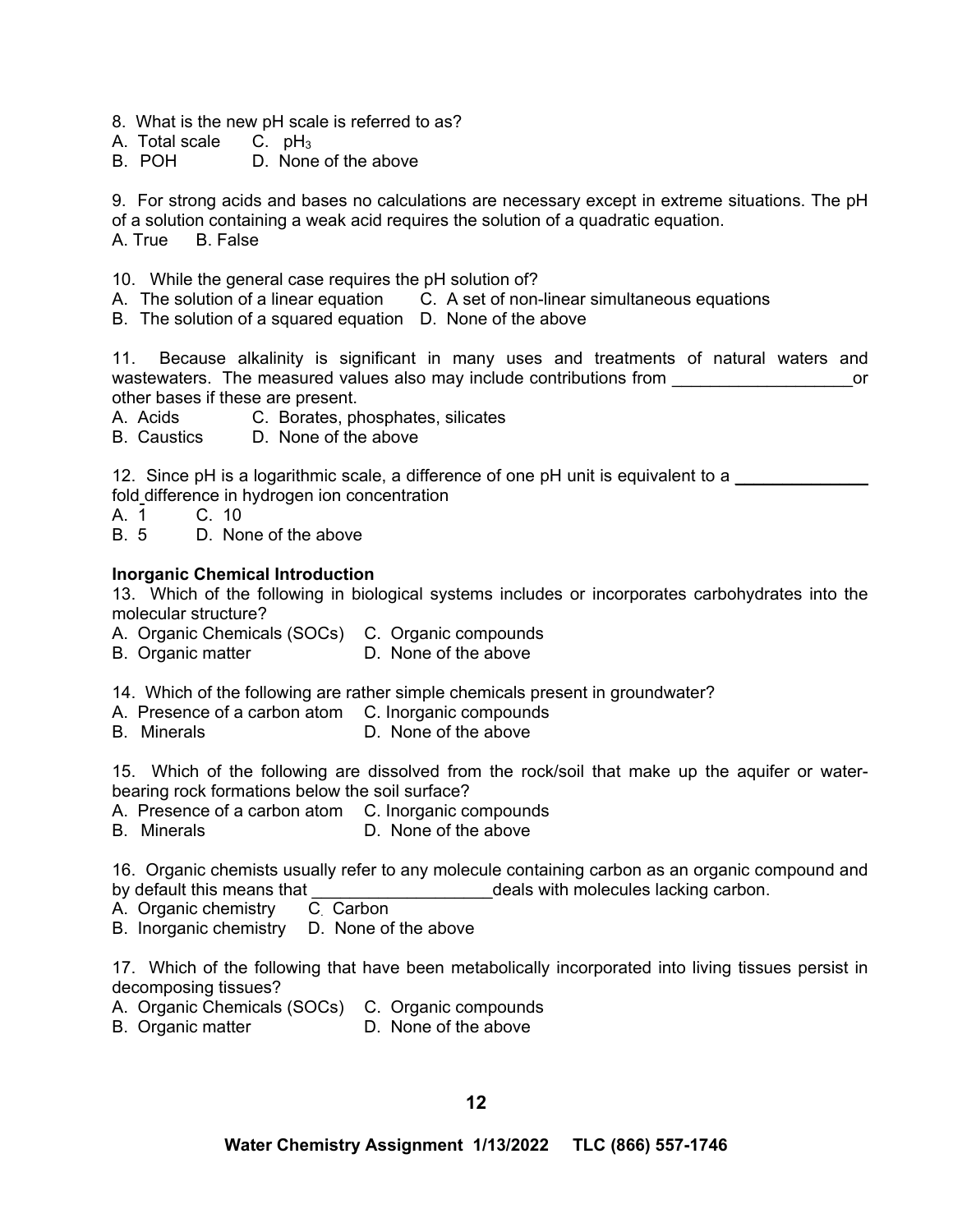18. The difference between inorganic and organic compounds is not always clear when dealing with open and closed systems, some view the open environment (i.e., the ecosphere) as an extension of life and from this perspective may consider atmospheric CO<sub>2</sub> as?

- A. Compounds C. Inorganic compound
- B. An organic compound D. None of the above

19. Which of the following may be introduced into groundwater by human activities?

- A. Compounds C. Calcium
- B. Minerals **D. None of the above**

20. Water purveyors shall test for 30 different \_\_\_\_\_\_\_\_\_\_\_\_\_\_\_\_\_ including all arsenic, barium, cadmium, lead, mercury, selenium, and thallium

- A. Compounds C. Inorganic compounds
- B. An organic compound D. None of the above

21. Which of the following these are once living, or are living and can bring life to cells?

- A. Compounds C. Inorganic compounds
- B. Organic compounds D. None of the above
- 22. Which of the following these were never living, without carbon and cannot bring life to cells?
- A. Compounds C. Inorganic compounds
- B. Organic compounds D. None of the above

#### **Inorganic Chemistry**

23. Inorganic chemistry is the study of the synthesis and behavior of?

- A. Inorganic compounds C. Inorganic and organometallic compounds
- B. Some metals **D.** None of the above

24. The distinction between the two disciplines is far from absolute, and there is much overlap, most importantly in the sub-discipline of?

- A. Crystallization C. Organometallic chemistry
- B. Electrically neutral D. None of the above

#### **Subdivisions of Inorganic Chemistry**

25. Many inorganic compounds are ionic compounds, consisting of **Example 25** joined by ionic bonding.

- A. Myriad organic compounds C. Cations and anions
- B. Inorganic compounds D. None of the above

26. In any salt, the proportions of the ions are such that the electric charges cancel out, so that the bulk compound is?

- A. An inorganic salt C. Electrically positive
- B. Electrically neutral D. None of the above

27. Important classes of inorganic salts are the \_\_\_\_\_\_\_\_\_\_\_\_\_, the sulfates and the halides.

- A. Oxides, the carbonates C. Sulfites
- B. Electrically neutral cations D. None of the above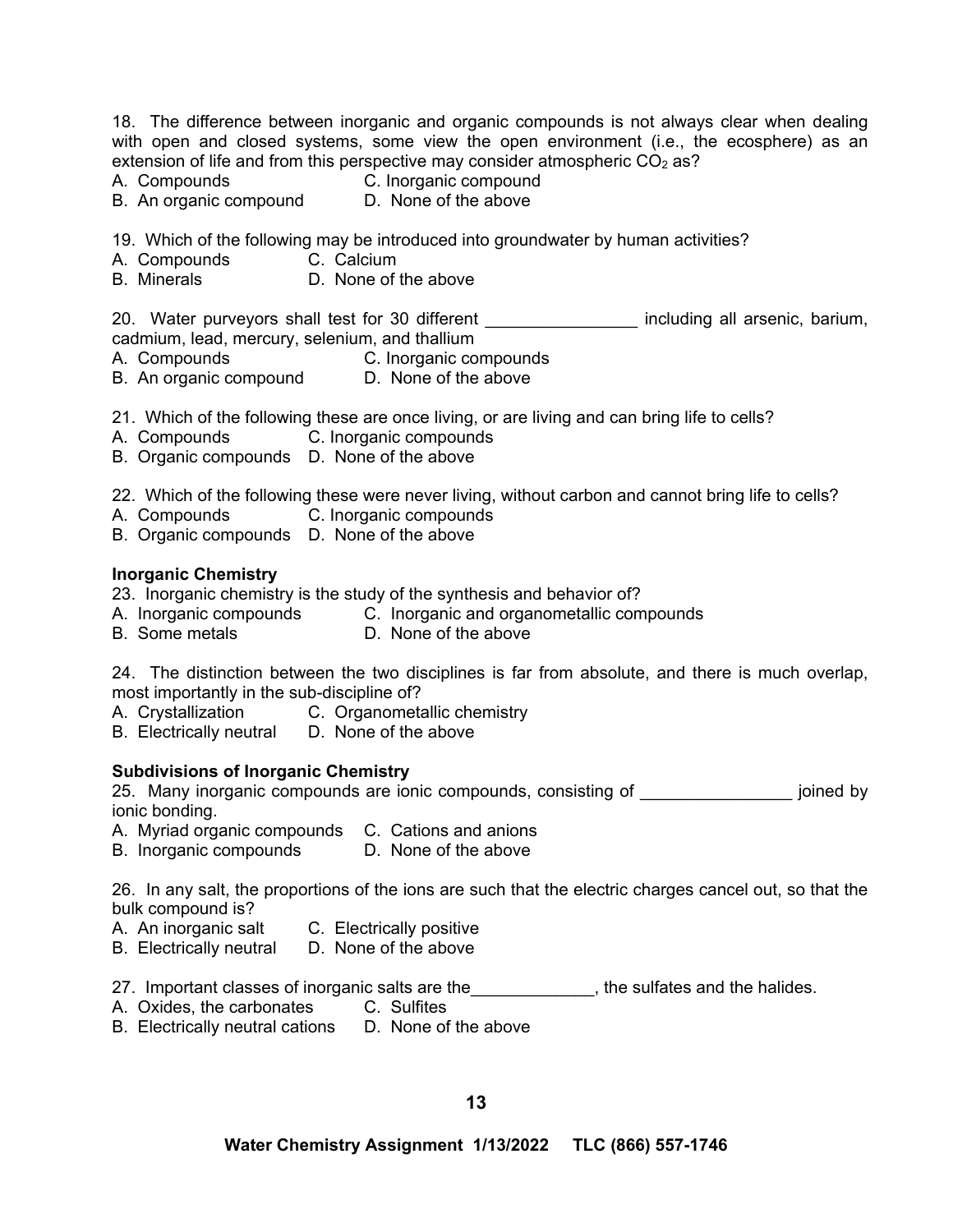28. Many inorganic compounds are characterized by high melting points. Inorganic salts typically are poor conductors in the?

- A. Myriad C. Ionic compound
- B. Solid state D. None of the above

29. Another important feature is their solubility in water, e.g?

- A. And ease of crystallization C. Sub-discipline of organometallic chemistry
- B. Electrically neutral D. None of the above

30. In redox reactions one reactant, the oxidant, lowers its **Example 20** and the reductant, has its oxidation state increased.

- A. Redox state C. Electron affinity (anions)
- B. Oxidation state D. None of the above

31. Which of the following can occur indirectly as well, e.g., in batteries, a key concept in electrochemistry?

- A. Crystallization C. Electron exchange
- B. Electrically neutral charges D. None of the above
- 32. Soil may contain iron sulfide as pyrite or?
- A. Calcium sulfate **C. Man-made inorganic compounds**
- B. Nature-made inorganic compounds D. None of the above

33. Which of the following was ammonium nitrate for soil fertilization through the Haber process?

- A. Man-made inorganic compounds C. Nature-made inorganic compounds
	- B. Classification of compounds D. None of the above

#### **Descriptive Inorganic Chemistry**

- 34. Descriptive inorganic chemistry focuses on the **wave all contracts** based on their properties.
- A. Man-made inorganic compounds C. Nature-made inorganic compounds
- B. Classification of compounds D. None of the above
- 

35. Partly the classification focuses on the position in the periodic table of the heaviest element in the compound, partly by grouping compounds by their?

- A. Supramolecular similarities C. Structural similarities
- B. Classical coordination compounds D. None of the above

36. When studying inorganic compounds, one often encounters parts of the different classes of inorganic chemistry; an organometallic compound is characterized by its coordination chemistry, and may show interesting?

- A. Coordination complexes C. Solid state properties
- B. Classification of compounds D. None of the above

#### **Coordination Compounds**

- 37. Which of the following almost all organic and inorganic compounds can be used as ligands?
- A. Supramolecular coordination chemistry C. Modern coordination compounds
- 
- B. Inorganic compounds D. None of the above
-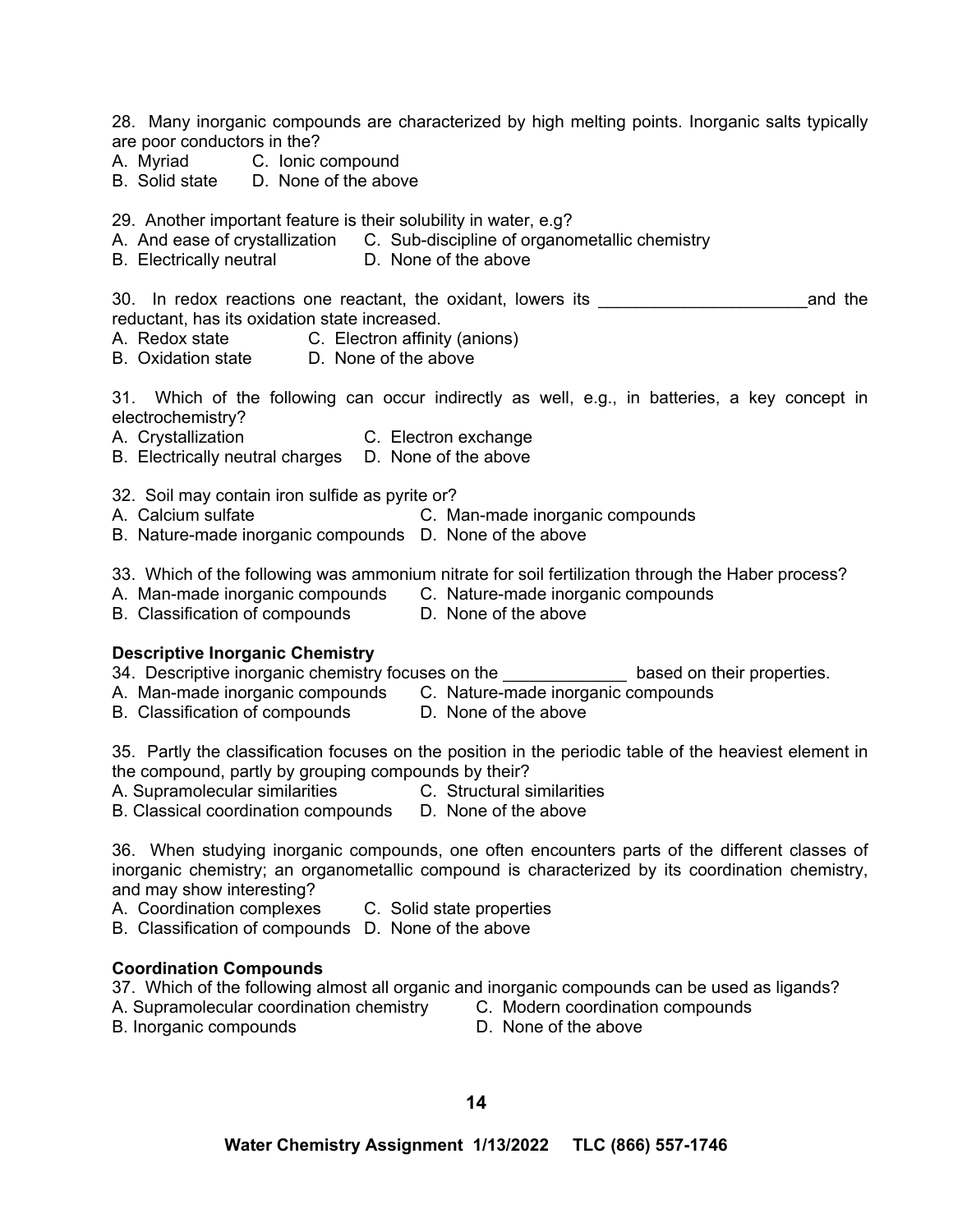38. The "metal" usually is a metal from the groups 3-13, as well as the trans-lanthanides and transactinides, all chemical compounds can be described as?

- A. Reactivity C. Man-made inorganic compound
- B. Coordination complexes D. None of the above

39. The stereochemistry of coordination complexes can be a topical theme within this specialization is?

- A. Supramolecular coordination chemistry C. Bathtub chemistry
	-
- B. Classical coordination chemistry **D.** None of the above

# **Main Group Compounds**

40. Which of the following from groups 1, 2 and 13-18 (excluding hydrogen) of the periodic table? A. Coordination colors C. Minerals

- 
- B. Elements D. None of the above

41. Which of the following have been known since the beginnings of chemistry, e.g., elemental sulfur and the distillable white phosphorus?

- A. Main group compounds C. Metal-metal bonded dimetallic complexes
- B. Organometallic compounds D. None of the above

42. Experiments on oxygen, by Lavoisier and Priestley not only identified an important diatomic gas, but also opened the way for describing compounds and reactions according to?

- A. Diatomic gases C. Transition metal compounds
- B. Stoichiometric ratios D. None of the above

43. According to the text, main group compounds are  $SiO<sub>2</sub>$ , SnCl<sub>4</sub>, and N<sub>2</sub>O. Many main group compounds can also be classed as?

- A. Transition metals C. Metal carbonyls and even metal alkoxides
- B. Organometallic D. None of the above

44. Which of the following such as the fullerenes, buckytubes and binary carbon oxides?

- 
- A. Inorganics<br>
B. Organometallic compounds<br>
D. None of the above
- B. Organometallic compounds

# **Transition Metal Compounds**

45. Compounds with a metal from group 3 or 12 are sometimes also incorporated into this group, but also often classified as?

- A. Transition metal compounds C. Carbonyls compounds
- B. Main group compounds D. None of the above

46. Transition metal compounds show a rich coordination chemistry, varying from tetrahedral for titanium (e.g., TiCl4) to square planar for some nickel complexes to octahedral for \_\_\_\_\_\_\_\_\_\_\_\_\_\_of cobalt.

- A. Organometallic complexes C. Coordination complexes
- B. Organometallic compounds D. None of the above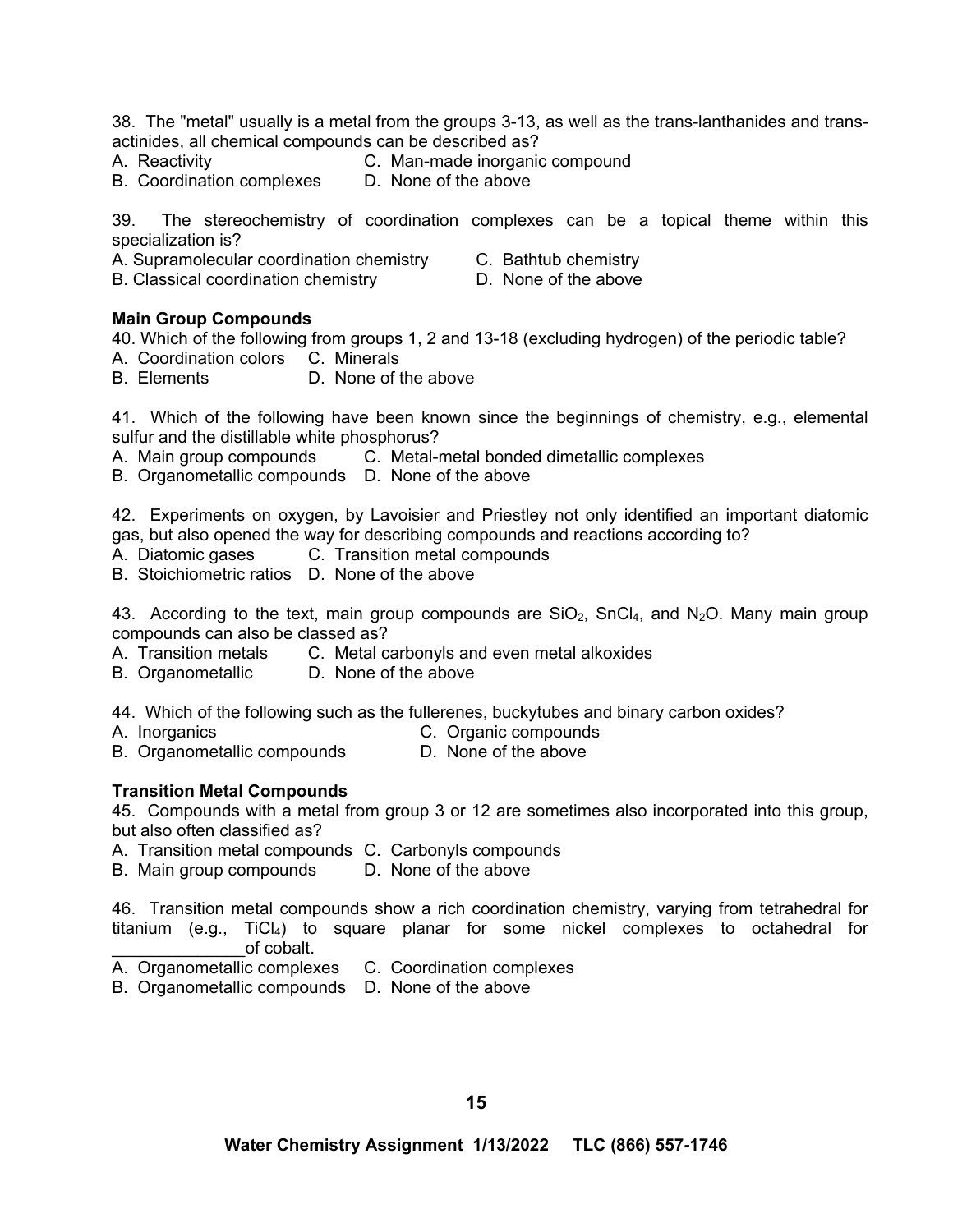47. Which of the following can be found in biologically important compounds, such as iron in hemoglobin?

- A. Transition metals C. Metal complexes
- B. Organometallic complexes D. None of the above

#### **Organometallic Compounds**

48. Usually, M-C-H group the metal (M) in these species can either be a main group element or a?

- A. Transition metal compound C. Metal-metal bonded dimetallic complex
- B. Transition metal **D.** None of the above

49. Which of the following is more relaxed to include also highly lipophilic complexes such as metal carbonyls and even metal alkoxides?

- A. An important diatomic gas C. Transition metal compounds
	-
- B. An organometallic compound D. None of the above

50. Which of the following employs more specialized preparative methods than was traditional in Werner-type complexes?

A. Transition metal compounds C. Metal-metal chemistry

- 
- B. Organometallic chemistry D. None of the above
- 

51. Which of the following has the ability to manipulate complexes in solvents of low coordinating power, enabled the exploration of very weakly coordinating ligands such as hydrocarbons?

- A. Synthetic gas methodology C. Transition metal compounds
- B. Synthetic methodology D. None of the above

#### **Cluster Compounds**

- 52. Clusters can be found in all classes of?
- A. Transition metal compounds C. Chemical compounds
- B. Organometallic compounds D. None of the above

53. Which of the following are considered organometallic chemistry, main group chemistry, and bioinorganic chemistry?

- A. Transition metals C. Metal carbonyls and even metal alkoxides
- B. Inorganic systems D. None of the above

54. The interface is the chemical basis of nanoscience or nanotechnology and specifically arise from the study of quantum size effects in

- 
- A. Transition metal compounds C. Metal-metal bonded dimetallic complexes
- B. Cadmium selenide clusters **D. None of the above**

# **Bioinorganic Compounds**

55. Which of the following includes the study of both non-essential and essential elements with applications to diagnosis and therapies?

- A. Symmetry to spectroscopy C. Medicinal inorganic chemistry
- B. Qualitative approach D. None of the above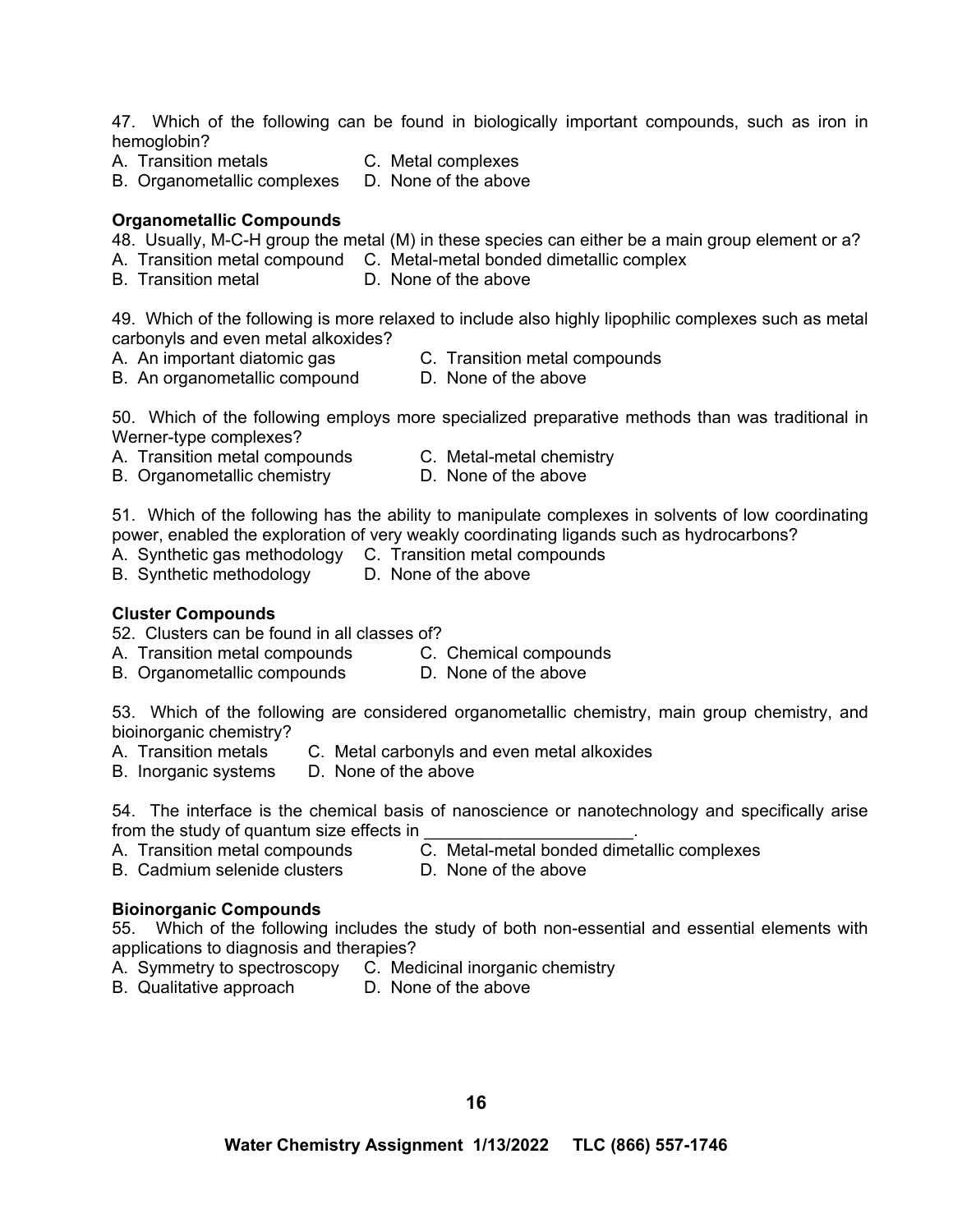#### **Solid State Compounds**

56. Which of the following uses techniques such as crystallography to gain an understanding of the properties that result from collective interactions between the subunits of the solid?

- 
- A. Crystallography C. Computational chemistry
- B. Solid state inorganic chemistry D. None of the above
- 

57. Which of the following are metals and their alloys or intermetallic derivatives?

- A. Theoretical calculations C. Solid state chemistry
- B. Qualitative approach D. None of the above

# **Bioinorganic Compounds**

58. The phosphates in DNA, and metal complexes containing ligands that range from examples are promonly peptides, to ill-defined species such as humic acid, and to water (e.g., coordinated to gadolinium complexes employed for MRI). A. Biological macromolecules C. Molecular symmetry

B. Inter alia **D.** None of the above

59. Medicinal inorganic chemistry includes the study of both non-essential and essential elements with applications to diagnosis and therapies.

A. TRUE B. FALSE

# **Theoretical Inorganic Chemistry**

60. Which of the following using the tools and models of theoretical chemistry and computational chemistry, expands into bonding in simple and then more complex molecules?

- A. Crystallography C. Theoretical chemistry and computational chemistry
- B. Bohr model of the atom D. None of the above

61. Which of the following the province of inorganic chemistry?

- A. Symmetry C. Quantum mechanical descriptions
- B. Qualitative approaches D. None of the above

# **Qualitative Theories**

62. Which of the following powerfully predicts, or at least rationalizes, the structures of main group compounds?

- A. VSEPR theory **C. Molecular symmetry theory**
- 
- B. Inter alia theory **D.** None of the above

# **Molecular Symmetry Group Theory**

- 63. A central construct in inorganic chemistry is the theory of?
- A. VSEPR theory C. Molecular symmetry
- B. Inter alia theory **D.** None of the above

64. Which of the following provides the language to describe the shapes of molecules according to their point group symmetry?

- A. Mathematical group theory C. Evolutionary theory
- B. Theoretical theory **D. None of the above**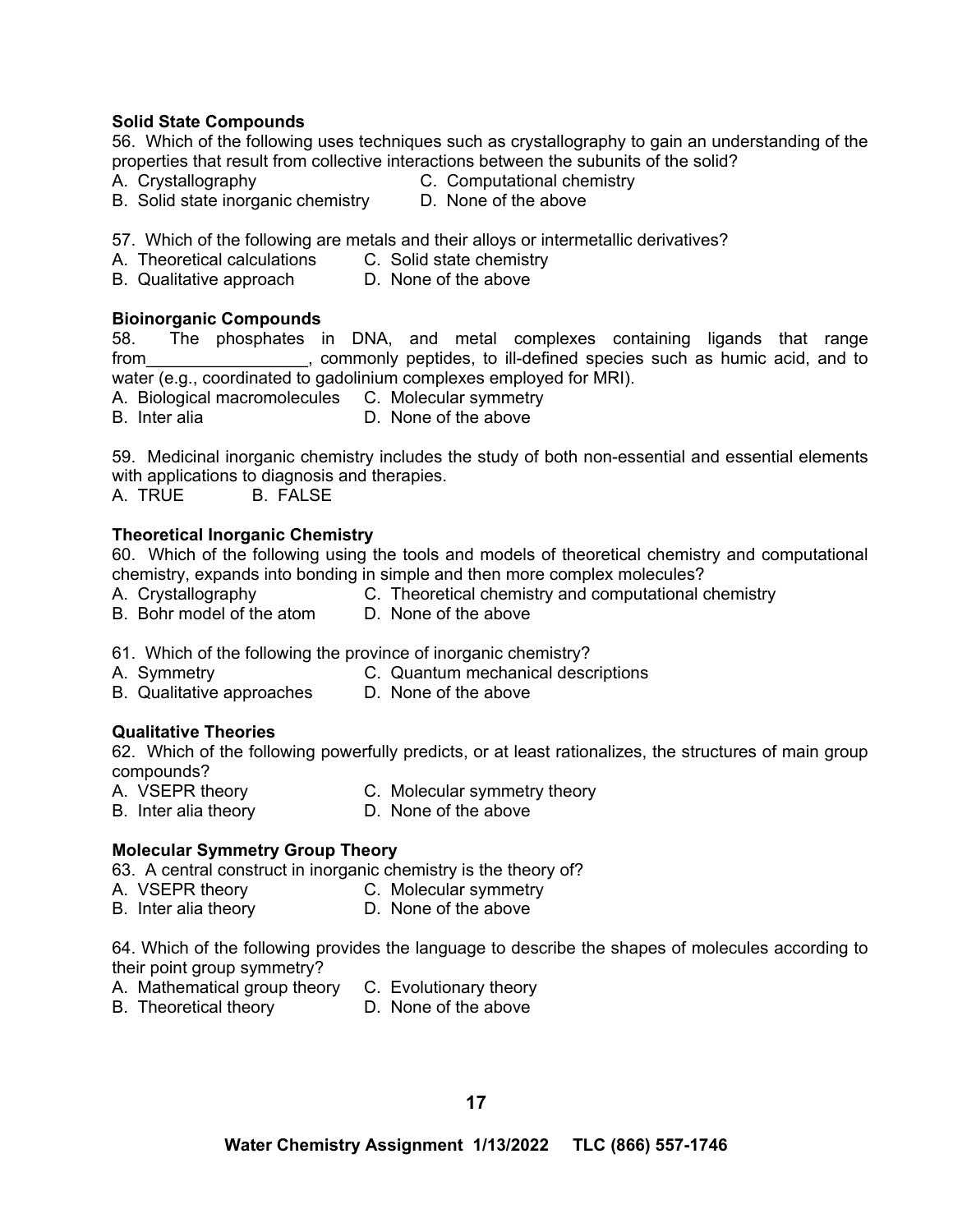# **Synthetic Inorganic Chemistry**

65. Which of the following can be obtained in pure form from nature, most are synthesized in chemical plants and in the laboratory?

- A. Species C. Inorganic species
- B. Organisms D. None of the above

66. Which of the following are prepared using methods of organic synthesis, for metal-containing compounds that are reactive toward air?

- A. Soluble inorganic compounds C. Carcinogens
- B. Products and reactants **D. None of the above**

67. Which of the following are manipulated in "vacuum manifolds" consisting of glass piping interconnected through valves?

A. Gas and Chains C. Inorganic species

- B. Volatile compounds and gases D. None of the above
- 68. Which of the following are condensed using liquid nitrogen or other cryogens?
- A. Compounds C. Carcinogens
- B. Products and reactants D. None of the above

#### **IOC Sample Collection – Things to Remember**

- 69. If the laboratory fails to include sample instructions, contact the laboratory and?
- A. Collect samples C. Do not change the flow
- B. Request sample instructions D. None of the above

#### **Some general practices to remember:**

- 70. Samples should be collected at  $\qquad \qquad$  after all treatment (finished water).
- A. Homes C. The entry point to the distribution system
- B. All systems D. None of the above
- 71. Select a sampling faucet that does NOT have an aerator (sampling must be done with?
- A. Sample instructions **C. Laboratory performance requirements**
- B. Minimum aeration D. None of the above

72. The owner or operator of a water supply must maintain chemical analysis reports (results) or a summary of those reports for at least example are vears

- A. 3 C. 5
- B. 10 D. None of the above

#### **Antimony**

73. Antimony is a lustrous gray metalloid; it is found in nature mainly as the?

- A. Analytical element C. Stibnite with iron
	-
- B. Sulfide mineral stibnite  $(Sb<sub>2</sub>S<sub>3</sub>)$  D. None of the above
- 74. Which of the following have been known since ancient times and were used for cosmetics?
- A. Gray allotrope of arsenic C. Metallic antimony
- B. Antimony compounds D. None of the above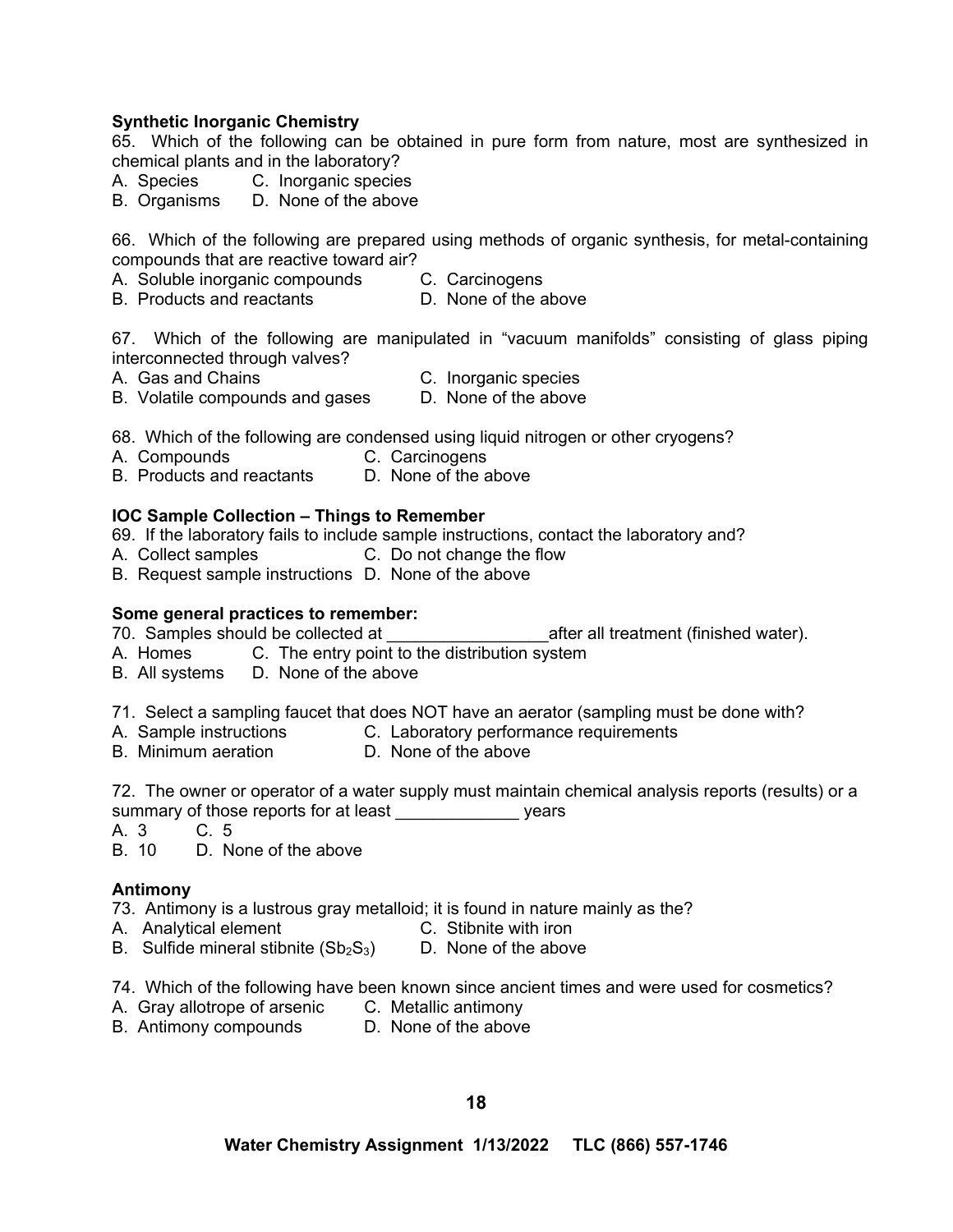75. The industrial methods to produce antimony are roasting and subsequent carbothermal reduction or direct reduction of?

- A. Copper C. Lead
- B. Stibnite with iron D. None of the above

#### **What are EPA's drinking water regulations for antimony?**

76. The Safe Drinking Water Act requires the state of the periodically review the national primary drinking water regulation for each contaminant and revise the regulation, if appropriate.

A. OSHA C. MCLs

B. EPA D. None of the above

77. Which of the following reviewed antimony as part of the Six Year Review and determined that the 0.006 mg/L or 6 ppb MCLG and 0.006 mg/L or 6 ppb MCL for antimony?

A. OSHA C. MCLs

B. EPA D. None of the above

78. EPA has set an enforceable regulation for antimony, called a zero and the set of 0.006 mg/L or 6 ppb.

A. MCLG C. Emergency Planning and Community Right to Know Act (EPCRA)

B. MCL D. None of the above

#### **Applications**

79. Which of the following with antimony improves the properties of the alloys that are used in solders, bullets and plain bearings?

- A. Gray allotrope of arsenic C. Metallic antimony
- B. Alloying lead and tin **D.** None of the above

80. Which of the following are prominent additives for chlorine- and bromine-containing fire retardants found in many commercial and domestic products?

- A. Gray allotrope of arsenic C. Prominent additives
- B. Antimony compounds D. None of the above

81. Antimony is in the nitrogen group (group 15) and it is Theorem is and less electronegative than tellurium or arsenic.

- A. A gray allotrope of arsenic C. More electronegative than tin or bismuth
- B. A metallic antimony D. None of the above
	-
- 82. Pure antimony is?
- A. Very hard C. Not used to make hard objects
- B. Highly chemical reactive D. None of the above

83. Four allotropes of antimony are known, a stable metallic form and explosive, black and yellow.

A. Gray C. Liquid

B. Three metastable forms D. None of the above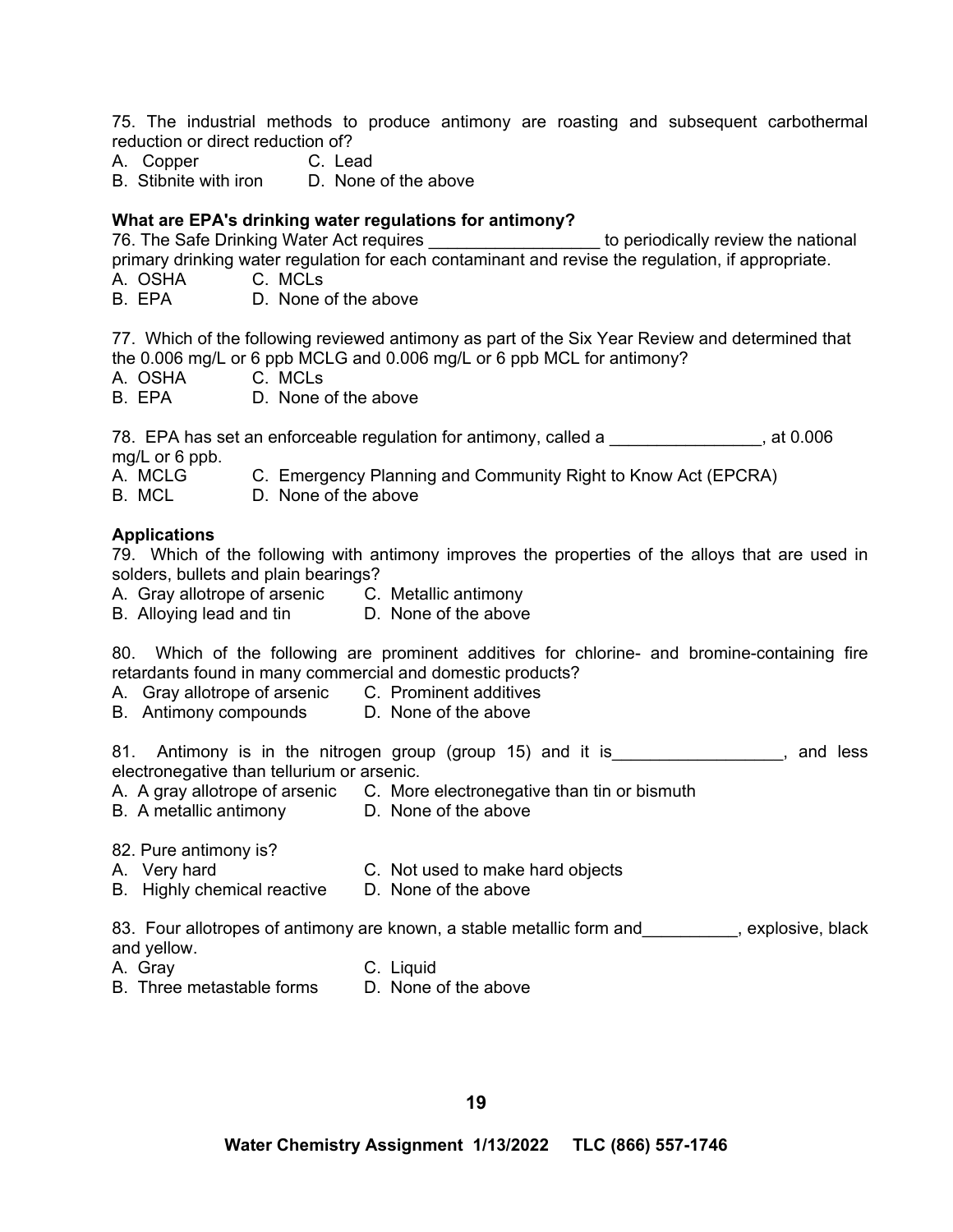84. Metallic antimony is a brittle, silver-white shiny metal. When molten antimony is slowly cooled, metallic antimony crystallizes?

A. In a trigonal cell **C.** Metallic

B. Nitrogen group (group 15) D. None of the above

#### **Barium**

85. Which of the following providing alternative drinking water supplies, may be required to prevent serious risks to public health?

- A. MCLG C. Additional actions
- B. MFL D. None of the above

86. Which of the following the regulation for barium, became effective in 1993?

- A. Phase IIB Rule C. EPA
- B. Safe Drinking Water Act D. None of the above

87. Major sources of barium in drinking water are discharge of drilling wastes; \_\_\_\_\_\_\_\_; and erosion of natural deposits.

- A. Discharge from metal refineries C. Soluble barium compounds
- B. Barium carbonate,  $BaCO<sub>3</sub>$  D. None of the above

88. Which of the following rule regulates facilities in certain industries, which manufacture, process, or use significant amounts of toxic chemicals?

- A. MCLG Rule C. Emergency Planning and Community Right to Know Act (EPCRA)
- B. EPA D. None of the above

#### **Barium Explained**

89. The most common naturally occurring minerals of barium are barite (barium sulfate, BaSO<sub>4</sub>) and witherite (  $\qquad \qquad$  ), both being insoluble in water.

- A. Baryta C. Highly reactive chemical
- B. Barium carbonate,  $BaCO<sub>3</sub>$  D. None of the above

90. Which of the following was identified as a new element in 1774, but not reduced to a metal until 1808?

- A. Beryllium C. Soluble barium compound
- B. Barium D. None of the above

91. Which of the following has only a few industrial applications. The metal has been historically used to scavenge air in vacuum tubes?

- 
- A. Beryllium C. Soluble barium compound<br>B. Barium C. None of the above D. None of the above
- 
- 92. Barium is a \_\_\_\_\_\_\_\_\_\_\_\_with symbol **Ba** and atomic number 56.
- A. Erosion of natural deposits C. Soluble compounds
- B. Chemical element D. None of the above
- 93. Barium's hydroxide was known in pre-modern history as?
- A. Baryta C. Highly reactive chemical
- B. Barium carbonate,  $BaCO<sub>3</sub>$  D. None of the above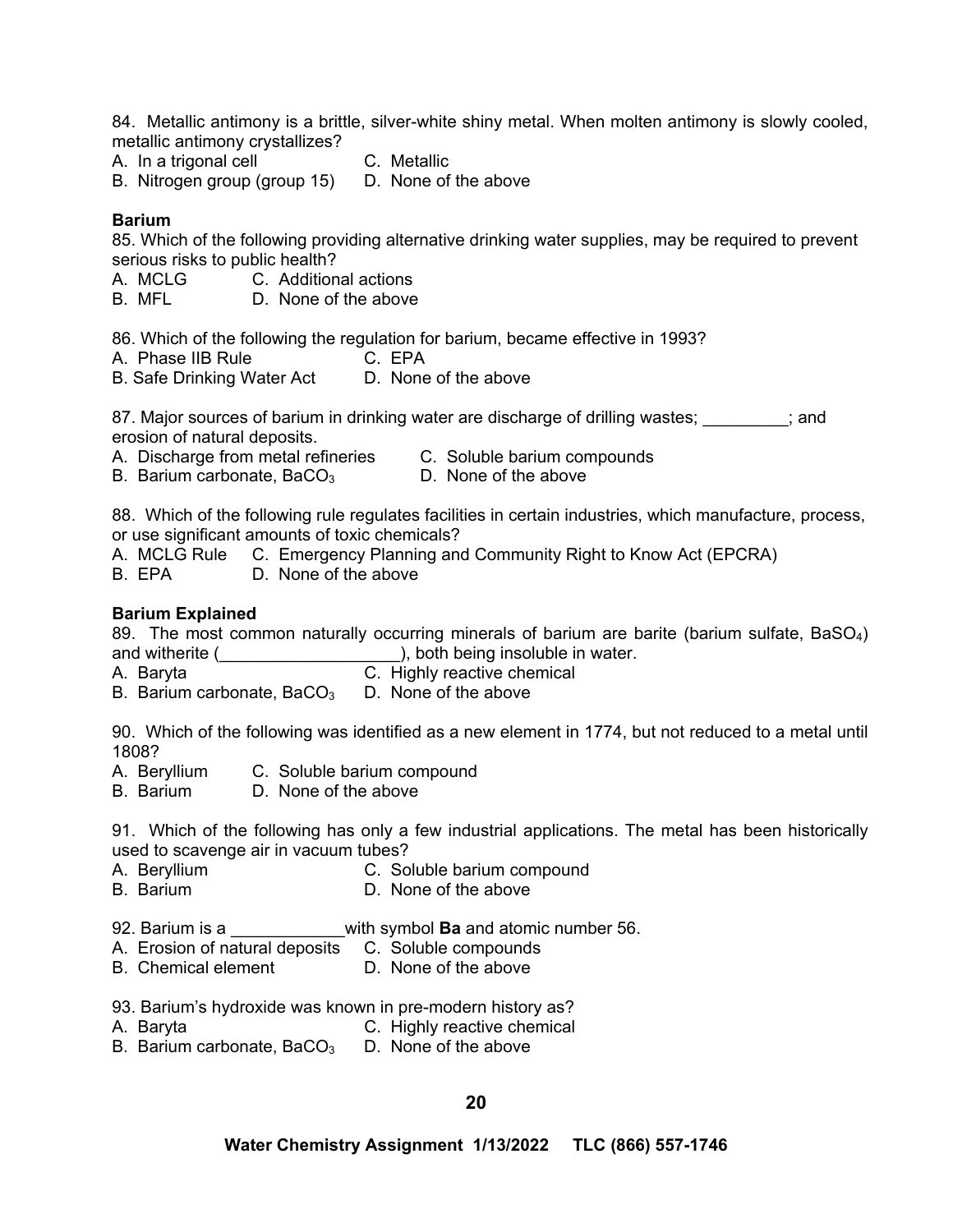- 94. Which of the following are added to fireworks to impart a green color?
- A. Barium C. Barium compounds
- B. Barium carbonate,  $BaCO<sub>3</sub>$  D. None of the above

95. Which of the following terms are poisonous due to release of the soluble barium ion, and therefore have been used as rodenticides?

- A. Beryllium C. Soluble barium compounds
- B. Baryta D. None of the above

# **Beryllium**

96. Which of the following terms is regulating for beryllium at 0.004 mg/L or 4 ppb?

- A. MCLG C. Action level
- B. Notice level D. None of the above

# **How will I know if Beryllium is in my Drinking Water?**

97. When routine monitoring indicates that beryllium levels are above the \_\_\_\_\_\_\_\_\_\_, your water supplier must take steps to reduce the amount of beryllium so that it is below that level. A. MCL C. SDWA limit

B. Public action level **D.** None of the above

#### **Beryllium Explained**

98. Beryllium is the chemical element with the symbol **Be** and atomic number 4. Because any beryllium synthesized in stars is short-lived, \_\_\_\_\_\_\_\_\_\_\_\_\_\_\_\_\_\_\_\_\_ in both the universe and in the crust of the Earth.

A. It is a divalent element C. Hard and resistant to corrosion

- 
- B. It is a relatively rare element D. None of the above
- 

99. As a free element, Beryllium is \_\_\_\_\_\_\_\_\_\_\_\_\_, lightweight and brittle alkaline earth metal.

- A. A divalent element C. Hard and resistant to corrosion
- B. A steel-gray, strong D. None of the above

100. Beryllium increases \_\_\_\_\_\_\_\_\_\_\_\_\_\_\_\_ when alloyed to aluminum, cobalt, copper (notably beryllium copper), iron and nickel.

- A. A divalent element C. Hardness and resistance to corrosion
- B. Coal based D. None of the above

# **Cadmium**

101. The MCLG for cadmium is?

A. .002 C. 0.005 mg/L or 5 ppb

B. 1.3 D. None of the above

102. EPA has set an enforceable regulation for cadmium, called a maximum contaminant level (MCL), at?

- A. .002 C. 0.005 mg/L or 5 ppb
- B. 1.3 D. None of the above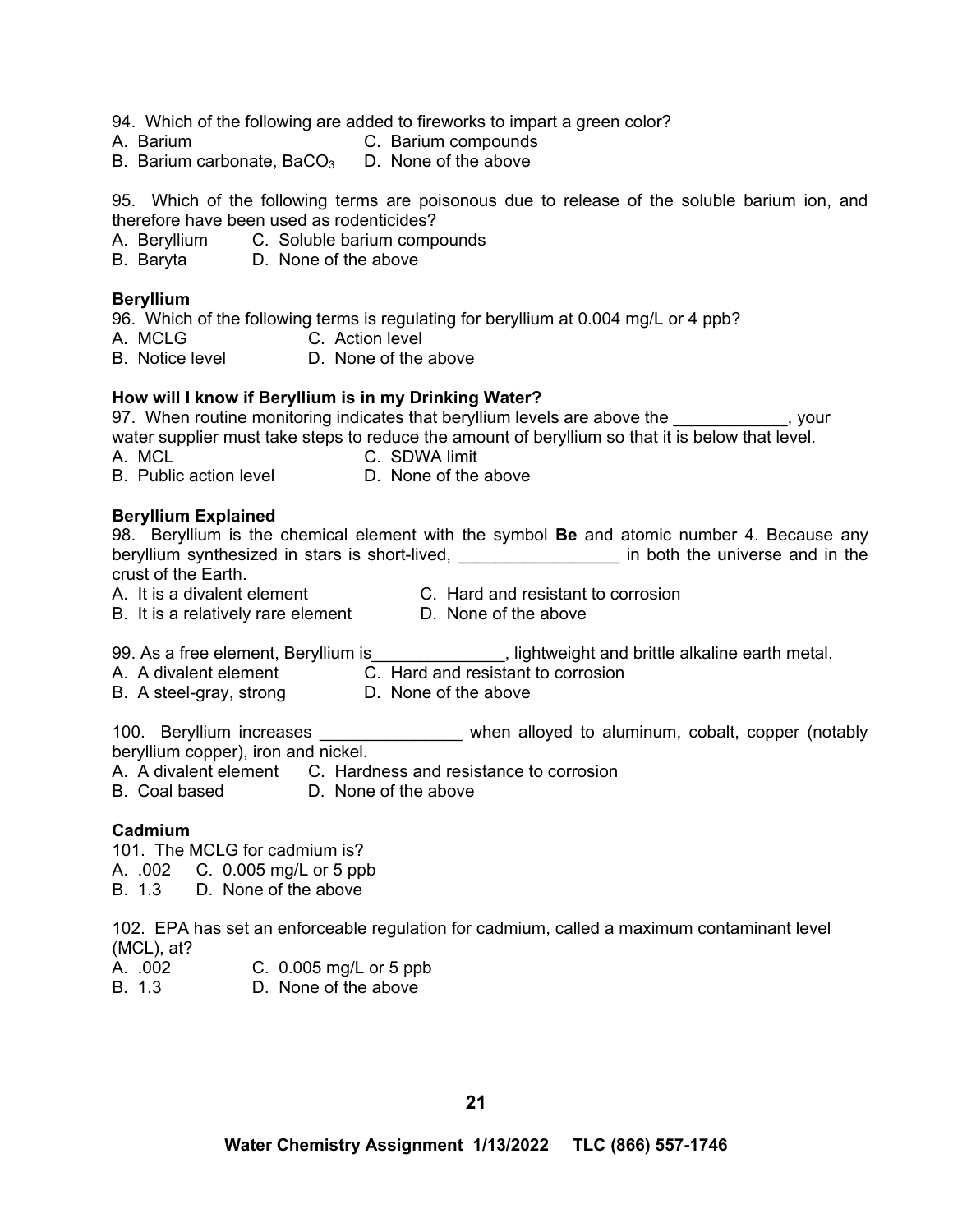103. EPA reviewed cadmium as part of the Six Year Review and determined that the MCLG and 0.005 mg/L or 5 ppb MCL for cadmium are still protective of human

health.<br>A. .002

- C.  $0.005$  mg/L or  $5$  ppb
- B. 1.3 D. None of the above

#### **How does cadmium get into my drinking water?**

104. The major sources of cadmium in drinking water are corrosion of galvanized pipes; erosion of natural deposits; entitypediately contained the paints of the paints of the paints.

- A. Brittle alkaline earth metal C. Discharge from metal refineries
- B. Coal and fuel oil combustion D. None of the above

#### **How will I know if cadmium is in my drinking water?**

105. When routine monitoring indicates that cadmium levels are above the \_\_\_\_\_\_\_\_\_\_\_, your water supplier must take steps to reduce the amount of cadmium so that it is below that level.

A. MCLG C. SDWA limit

B. MCL D. None of the above

#### **How will cadmium be removed from my drinking water?**

106. The following treatment method(s) have proven to be effective for removing cadmium to below

\_\_\_\_\_\_\_\_\_\_\_\_\_\_\_\_\_: coagulation/filtration, ion exchange, lime softening, and reverse osmosis.

- A. .002 C. 0.005 mg/L or 5 ppb
- B. 1.3 D. None of the above

# **Characteristics**

#### **Physical Properties**

107. As a bulk metal, cadmium is?

- A. Insoluble in water and is not flammable C. It may burn and release toxic fumes
- B. Normal industrial waste disposal practices D. None of the above
- **Chromium**

108. Chromium-6 occurs naturally in the environment from the erosion of natural chromium deposits but it can also be produced by?

- A. Making steel and other alloys C. Chemistry
- B. Industrial processes D. None of the above
- 

- 109. Chromium is?
- A. An odorless and tasteless metallic element C. Flammable
- B. Normally found in industrial waste disposal D. None of the above

# **What are Chromium's Health Effects?**

110. People who use water containing total chromium in excess of the state over many years could experience allergic dermatitis.

- A. Teir C. Rule
- B. MCL D. None of the above
- 
- 
- -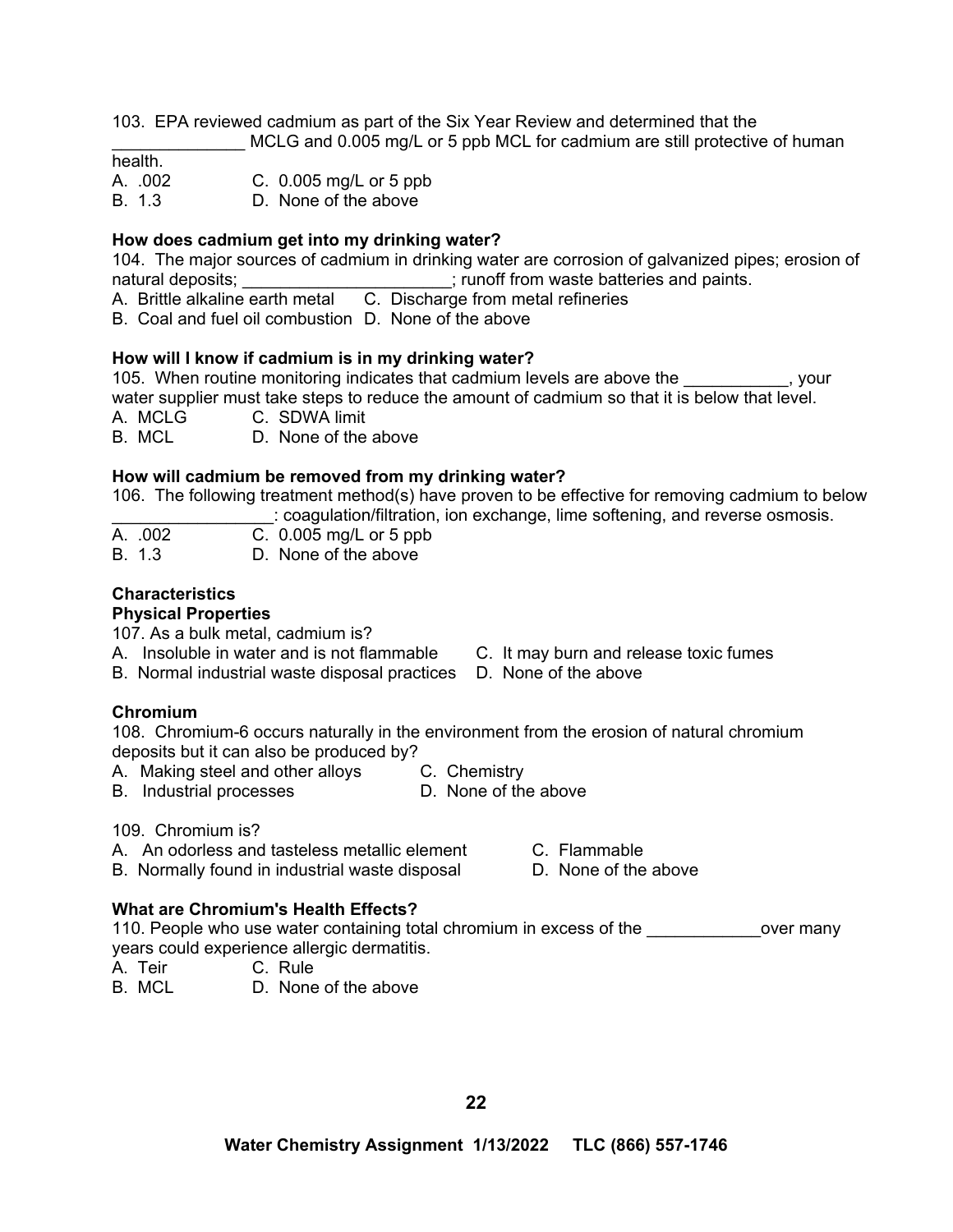# **What are EPA's drinking water regulations for Chromium?**

111. Which of the following requires EPA to determine the level of contaminants in drinking water at which no adverse health effects are likely to occur?

A. Safe Drinking Water Act C. EPCRA

B. OSHA D. None of the above

112. Which of the following represents total chromium at 0.1 mg/L or 100 parts per billion (ppb)?

A. MCLG C. Rule

B. Teir D. None of the above

#### **Chromium Description**

113. Chromium is the first element in?

- A. Group 6 C. Group 7
- B. Group 5 D. None of the above

114. Chromium metal and ferrochromium alloy are commercially produced from chromite by silicothermic or aluminothermic reactions, or by?

- A. Adding copper C. Roasting and leaching processes
- B. Adding Aluminum D. None of the above

115. Chromium metal has proven of high value due to?

- A. Adding trivalent chromium C. Its high corrosion resistance and hardness<br>B. Adding Aluminum D. None of the above
- B. Adding Aluminum

116. Trivalent chromium (Cr(III)) ion is possibly required in trace amounts for sugar and lipid metabolism, although the issue remains in debate. In larger amounts and in different forms, chromium can be

- A. Toxic and carcinogenic C. Part of the leaching processes
- B. Toxic chromium D. None of the above

117. The most prominent example of toxic chromium is The mandoned chromium production sites often require environmental cleanup.

- A. Stainless steel C. Hexavalent chromium (Cr(VI))
- B. Toxic chromium D. None of the above
	-

#### **Copper**

#### **What are Copper's Health Effects?**

118. Some people who drink water containing copper in excess of the \_\_\_\_\_\_\_\_\_\_\_\_\_\_\_\_\_\_\_\_may, with short term exposure, experience gastrointestinal distress, and with long-term exposure may experience liver or kidney damage.

- A. MCLG C. Action level
- B. MCL D. None of the above

# **What are EPA's Drinking Water Regulations for Copper?**

119. Which of the following for copper is 1.3 mg/L or 1.3 ppm?

- A. MCLG C. Action level
- B. MCL D. None of the above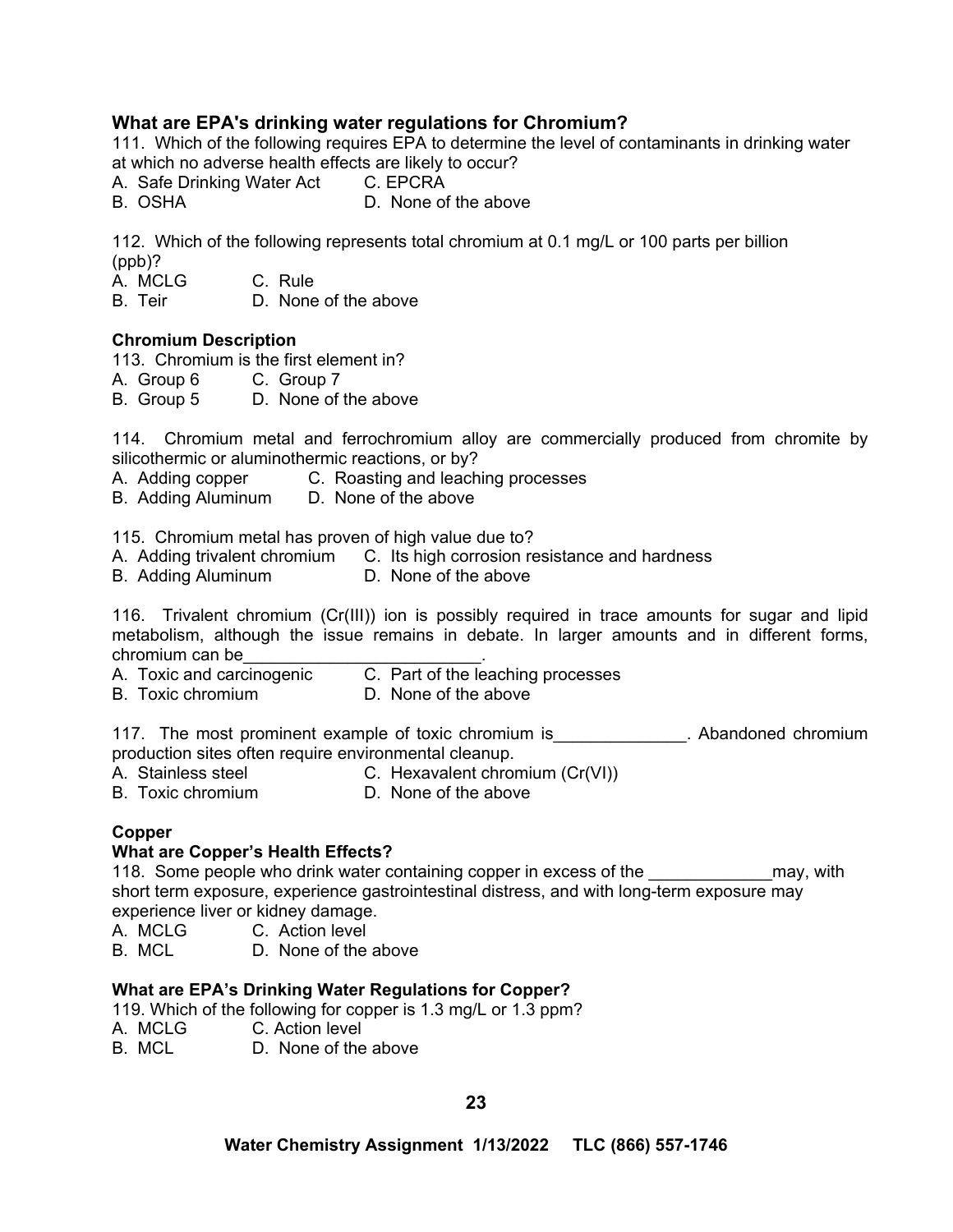120. Which of the following as feasible, considering cost, benefits and the ability of public water systems to detect and remove contaminants using suitable treatment technologies?

A. MCL C. MCLs are set as close to the MCLGs<br>B. MCLG D. None of the above

D. None of the above

121. If more than 10 percent of tap water samples exceed the copper action level of

- 1.3\_\_\_\_\_\_\_\_\_\_\_\_, water systems must take additional steps to reduce corrosiveness.
- A. MCLG C. Milligrams per Liter (mg/L)

B. MCL D. None of the above

122. Which of the following promulgated the Lead and Copper Rule in 1991, and revised the regulation in 2000 and in 2007?

A. SDWA C. Emergency Planning and Community Right to Know Act (EPCRA)

B. EPA D. None of the above

# **Copper Explained**

123. Pure copper is?

A. Related to turquoise C. Soft and malleable

B. A liquid like Mercury D. None of the above

124. Its compounds are commonly encountered as \_\_\_\_\_\_\_\_\_\_, which often impart blue or green colors to minerals such as turquoise and have been widely used historically as pigments.

- A. Copper (II) salts C. A mixture of gold and copper
- B. Salts D. None of the above

# **Cyanide - Inorganic Contaminant 0.2 mg/L MCL**

125. Cyanide is a carbon-nitrogen chemical unit which combines with many?

A. Organic and inorganic compounds C. Salts

B. Carbon-nitrogen chemicals D. None of the above

# **Uses for Cyanide.**

126. The most commonly used form, \_\_\_\_\_\_\_\_\_\_\_\_\_\_\_\_\_\_\_\_, is mainly used to make compounds and other synthetic fibers and resins.

A. Copper (II) salts C. Hydrogen cyanide

B. Cyanide (II) D. None of the above

# **What are EPA's Drinking Water Regulations for Cyanide?**

127. Which of the following for cyanide is 0.2 mg/L or 200 ppb?

- A. MCLG C. Standard
- B. Tier D. None of the above

128. Which of the following are any physical, chemical, biological or radiological substances or matter in water?

- A. Naked contaminants C. Solutions of inorganic contaminants
- B. Contaminants D. None of the above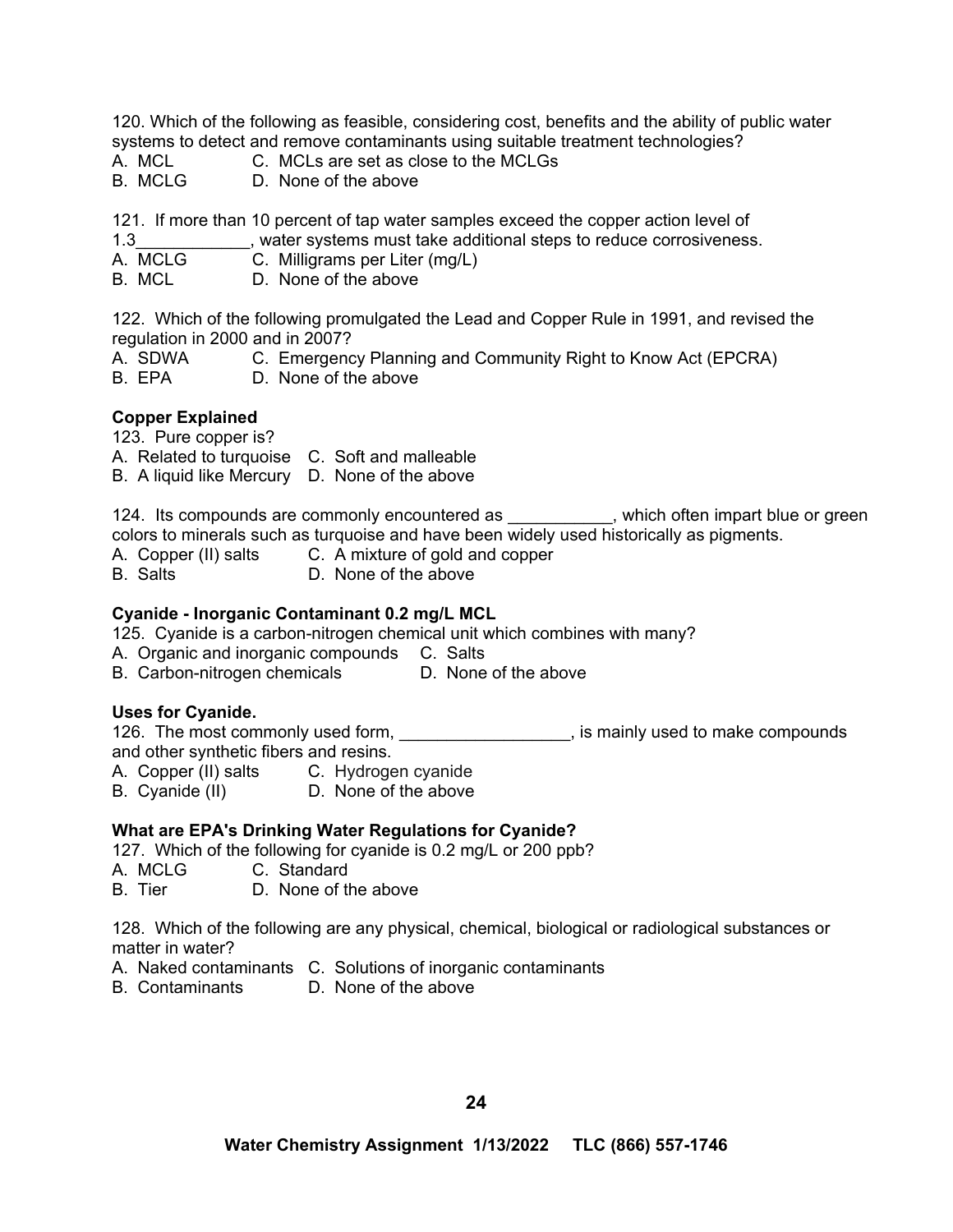#### **Cyanide Explained**

129. A cyanide is a chemical compound that contains the **compound**, which consists of a carbon atom triple-bonded to a nitrogen atom.

- A. Halides C. Cyanides
- B. Cyano group **D. None of the above**

130. Cyanides most commonly refer to example which is isoelectronic with carbon monoxide and with molecular nitrogen.

- A. Salts of the anion CN<sup>−</sup> C. Cyanides solutions
- B. Carbon-nitrogen chemical D. None of the above

#### **Fluoride**

- 131. The **the set of the fluoride is 4.0 mg/L or 4.0 ppm.**
- A. MCLG C. Standard
- B. Action response D. None of the above

132. The level of the **the contract in the set based upon a balancing of the beneficial effects of** protection from tooth decay and the undesirable effects of excessive exposures leading to discoloration.

A. MCLG C. Secondary standard (SMCL)

B. MCL D. None of the above

133. Which of the following is voluntarily added to some drinking water systems as a public health measure for reducing the incidence of cavities among the treated population?

- A. Naked fluoride C. Solutions of inorganic fluorides
- B. Fluoride D. None of the above

134. In the case for Fluoride the subsequence is because analytical methods or treatment technology do not pose any limitation.

- A. MCL C. MCL equals the MCLG
- B. Limit D. None of the above

135. EPA has also set a call the set of fluoride at 2.0 mg/L or 2.0 ppm.

- A. MCLG C. Secondary standard (SMCL)
- B. MCL D. None of the above

#### **Fluoride Explained**

136. Structurally Fluoride and to some extent chemically, the **come assumpled that hydroxide** ion.

- A. Naked fluoride C. Solutions of inorganic fluorides
- B. Fluoride ion D. None of the above

#### **Occurrence**

137. When relatively unsolvated, fluoride anions are called?

- A. Naked C. Solutions of inorganic fluorides
- B. Fluoride D. None of the above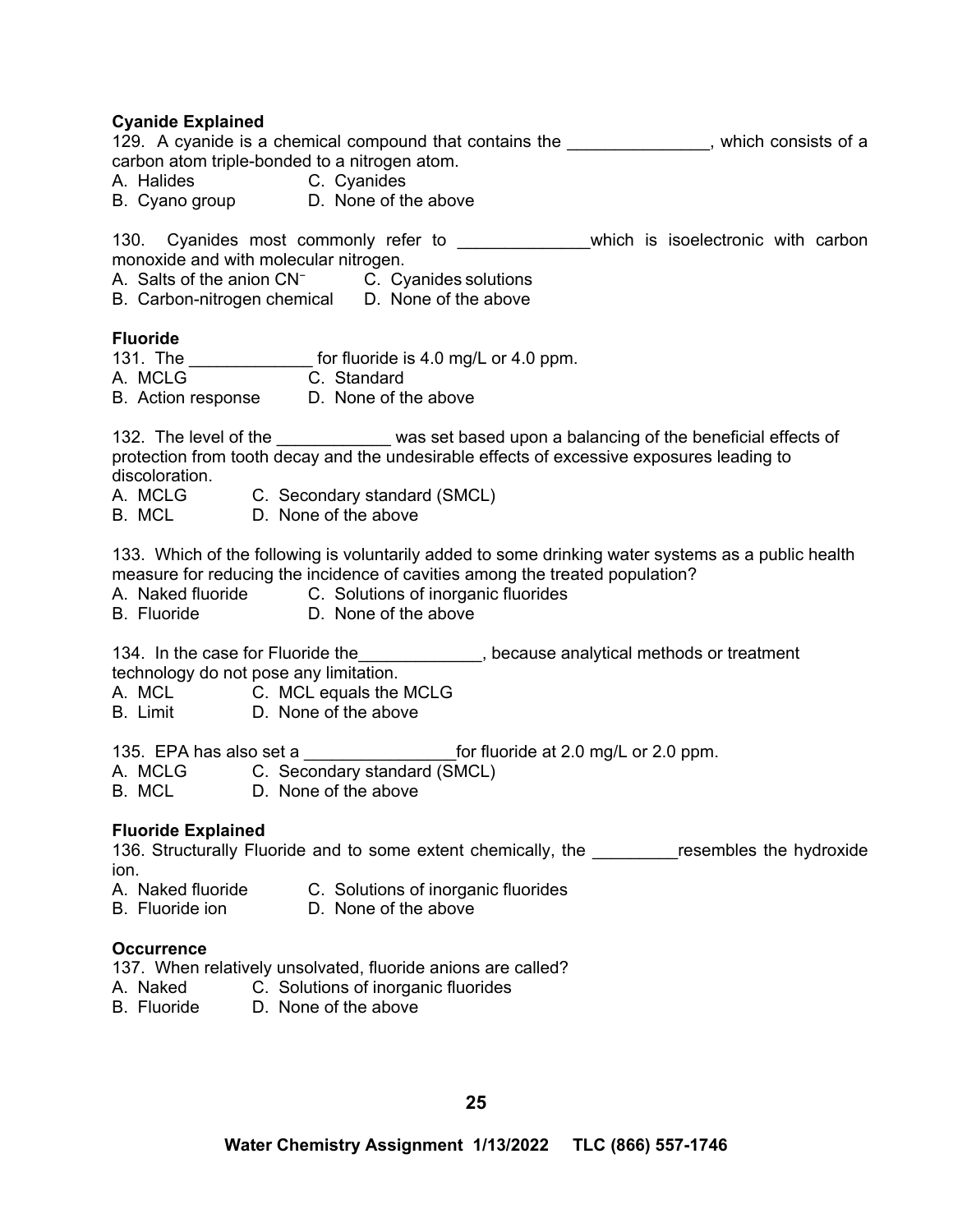138. Which of the following is a very strong Lewis base?

- A. Naked fluoride C. Solutions of inorganic fluorides
- B. Fluoride D. None of the above

#### **Natural Occurrence**

139. Which of the following are known of paramount commercial importance are fluorite and fluorapatite?

- A. Halides C. Fluorite and fluorapatite
- B. Many fluoride minerals D. None of the above

140. Which of the following is usually found naturally in low concentration in drinking water and foods. The concentration in seawater averages 1.3 parts per million (ppm)?

- A. Halides C. Fluorite and fluorapatite
- B. Fluoride D. None of the above

141. Fresh water may contains dangerously high levels of \_\_\_\_\_\_\_\_\_\_\_\_\_\_\_\_, leading to serious health problems.

A. Naked fluoride C. Solutions of inorganic fluorides

B. Fluoride D. None of the above

# **Mercury - Inorganic Contaminant**

142. Mercury is a liquid metal found in natural deposits such as ores containing?

- A. Aluminum C. Other elements
- B. Cinnabar (mercuric sulfide) D. None of the above

#### **Uses for Mercury**

143. According to the text, electrical products such as dry-cell batteries, fluorescent light bulbs, switches, and other control equipment account for 50 percent of?

- A. Mercury C. Lead
- B. Cinnabar (mercuric sulfide) D. None of the above

#### **How will Mercury be removed from my Drinking Water?**

144. The following treatment method(s) have proven to be effective for removing mercury to below 0.002 mg/L or 2 ppb: coagulation/filtration, granular activated carbon, and reverse osmosis.

- A. A carbon filter C. Lime softening
- B. Backwash carbon D. None of the above

#### **Mercury Explained**

145. The red pigment vermilion is mostly obtained by?

- A. Aluminum C. Mercury-aluminum amalgam<br>B. Reduction from cinnabar D. None of the above
- B. Reduction from cinnabar

146. Mercury poisoning can also result from exposure to \_\_\_\_\_\_\_\_\_\_\_\_\_\_\_\_of mercury (such as mercuric chloride or methylmercury), inhalation of mercury vapor, or eating seafood contaminated with mercury.

- A. Water-soluble forms C. Reduction from cinnabar
- B. Cinnabar (mercuric sulfide) D. None of the above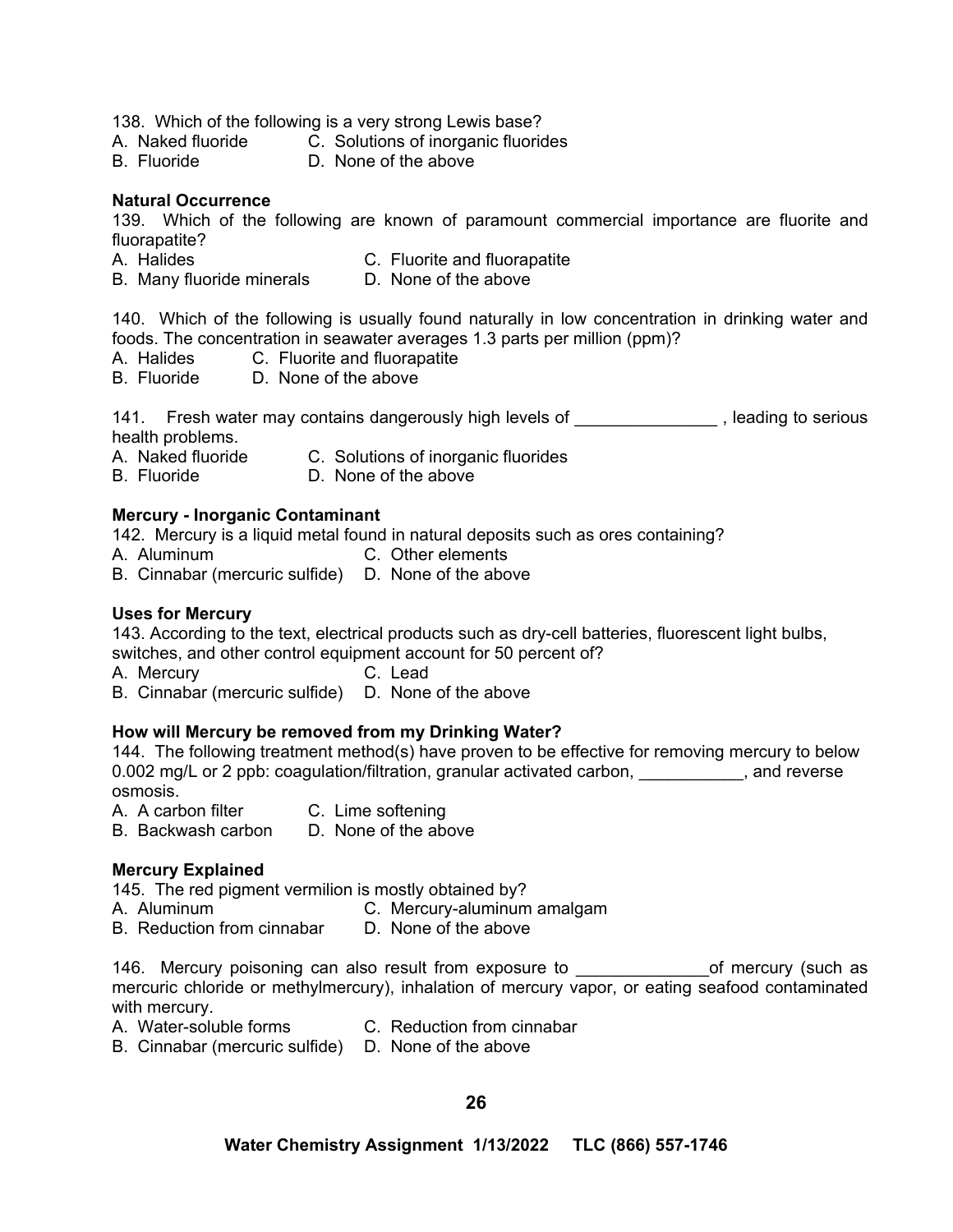147. Mercury is used in thermometers, barometers, manometers, sphygmomanometers, though concerns about the element's toxicity have led to mercury thermometers and sphygmomanometers being largely phased out in clinical environments in favor of alcohol-filled,

A. Bottles **C.** Galinstan-filled, digital, or thermistor-based instruments

B. Machinery D. None of the above

148. Mercury is used in lighting: electricity passed through mercury vapor in a phosphor tube produces short-wave ultraviolet light which then causes the to fluoresce, making visible light.

A. Ultraviolet light C. Phosphor

B. Cinnabar (mercuric sulfide) D. None of the above

# **Amalgams**

149. Other metals that do not form amalgams with mercury include tantalum, tungsten and platinum. **Example 20** is a common reducing agent in organic synthesis, and is also used in highpressure sodium lamps.

- A. Aluminum amalgam C. Sodium amalgam
- B. Cinnabar (mercuric sulfide) D. None of the above

150. Mercury readily combines with aluminum to form a Theorem when the two pure metals come into contact.

- A. Aluminum amalgam C. Mercury-aluminum amalgam
- B. Cinnabar (mercuric sulfide) D. None of the above

151. Amalgam destroys the \_\_\_\_\_\_\_\_\_\_\_\_\_\_\_which protects metallic aluminum from oxidizing indepth.

- A. Aluminum oxide layer C. Sodium amalgam
- B. Cinnabar (mercuric sulfide) D. None of the above

# **Nitrate (Measured as Nitrogen)**

152. EPA regulates \_\_\_\_\_\_\_\_\_\_\_\_\_in drinking water to protect public health.

- A. Nitrates and nitrites C. Nitrates are converted to nitrites
- B. Nitrate D. None of the above

# **What is Nitrate?**

153. Nitrates and nitrites are \_\_\_\_\_\_\_\_\_\_\_\_\_\_\_\_\_\_\_which combine with various organic and inorganic compounds.

A. Nitrogen-oxygen chemical units C. Nitrates are converted to nitrites

B. Nitrate D. None of the above

**Uses for Nitrate.**

154. According the text, once taken into the body, nitrates are converted to?

- A. Nitrates and nitrites C. Nitrites
- B. Nitrate D. None of the above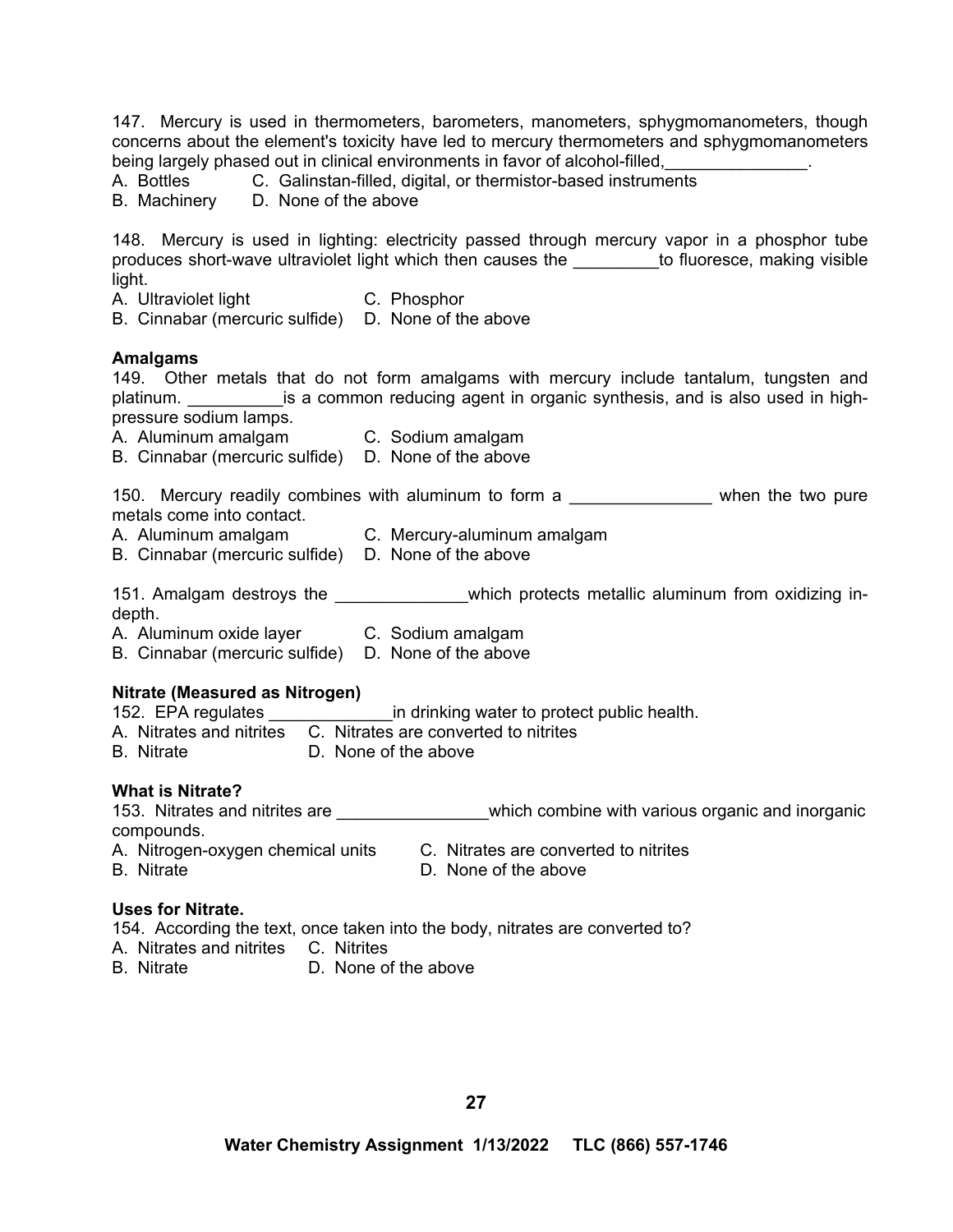#### **Nitrate Explained**

155. The nitrate ion is a polyatomic ion with the **the contract and a molecular mass of 62.0049** g/mol.

A. Nitrates and nitrites  $\,$  C. Molecular formula NO<sub>3</sub><sup>-</sup>

B. Nitrate D. None of the above

#### **Structure**

156. This results from a combination formal charge in which each of the three oxygens carries a  $-2/3$  charge, whereas the nitrogen carries a +1 charge, all these adding up to formal charge of the  $\blacksquare$ 

A. Nitrates and nitrites C. Polyatomic nitrate ion

B. Nitrate D. None of the above

#### **Nitrite (Measured as Nitrogen) - Inorganic Contaminant 1 mg/L MCL**

157. EPA regulates nitrite in drinking water to protect public health. Nitrite may cause health problems if present in public or private water supplies in amounts greater than the drinking water standard set by \_\_\_\_\_\_\_\_\_\_\_\_\_\_\_\_.

A. MCLG **C. Emergency Planning and Community Right to Know Act (EPCRA)** B. EPA D. None of the above

#### **What is Nitrite?**

158. Nitrates and nitrites are **Exercise 20 and inorganic and inorganic** 158. Nitrates and inorganic compounds.

- A. Nitrogen-oxygen chemical units C. Nitrates are converted to nitrites
- B. Nitrate D. None of the above

# **Uses for Nitrite.**

159. Once taken into the body, \_\_\_\_\_\_\_\_ are converted to nitrites.

- A. Nitrate ions C. Various organic and inorganic compounds
- B. Nitrates D. None of the above

# **What are EPA's Drinking Water Regulations for Nitrite?**

160. Which of the following is the regulation for nitrite, became effective in 1992?

A. MCLs C. The Phase III Rule

B. The Phase II Rule D. None of the above

# **How does Nitrite get into my Drinking Water?**

161. The major sources of \_\_\_\_\_\_\_\_\_\_\_ in drinking water are runoff from fertilizer use; leaching from septic tanks, sewage; and erosion of natural deposits.

A. Nitrites C. Nitrogen ions

B. Nitrate D. None of the above

# **Selenium- Inorganic Contaminant 0.05 mg/L MCL**

162. Selenium (Se) is an essential element for\_\_\_\_\_\_\_\_\_\_\_\_\_, with the majority of our intake coming from foods such as nuts, cereals, meat, fish, and eggs.

- A. Drinking water C. Human nutrition<br>B. Minerals B. None of the above
- D. None of the above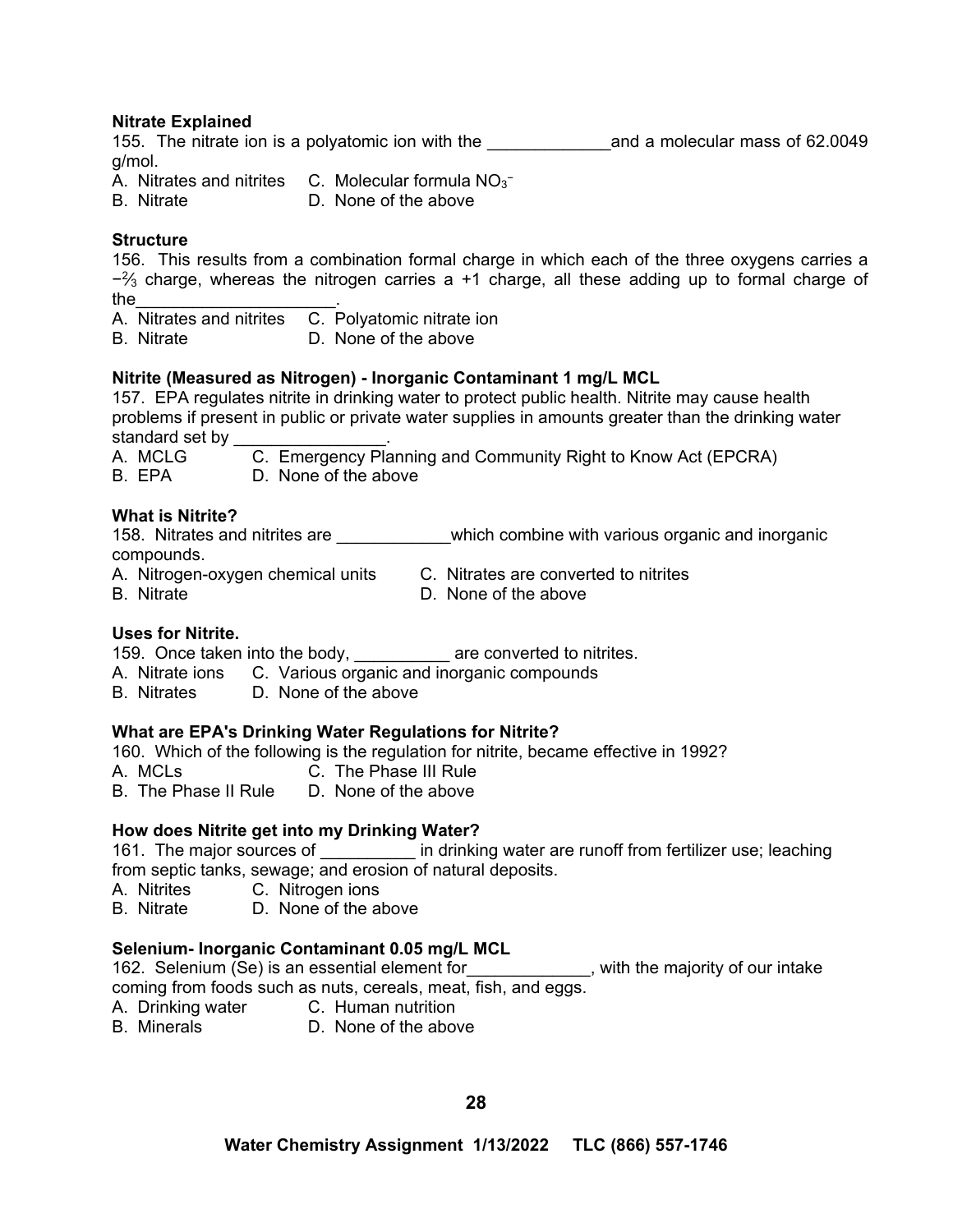163. In soils, selenium often occurs in soluble forms such as selenate, which are leached into rivers very easily by runoff increasing the amount of?

- A. Selenide or selenate compounds C. Selenium in ground water
- 
- B. Minerals **D.** None of the above

164. Which of the following is also a by-product of copper mining / smelting.

- A. Selenium C. Selenide or selenate compounds
- B. Selenium in water D. None of the above

165. Acute toxicity caused by \_\_\_\_\_\_\_\_\_\_\_\_\_\_\_or other sources of intake has been observed in laboratory animals and in animals grazing in areas where high selenium levels exist in the soil.

A. Selenide or selenate compounds C. High levels of selenium in water

B. Minerals **B. Minerals D. None of the above** 

#### **Selenium Explained**

166. Commercially, selenium is produced as \_\_\_\_\_\_\_\_\_\_\_\_\_\_\_\_\_\_\_\_\_\_in the refining of these ores, most often during copper production.

- A. Natural deposits C. Byproduct
- B. Antioxidant enzymes D. None of the above

167. Selenium continues to be used in a few types of DC power surge protectors and one type of?

- A. Natural deposits C. Fluorescent quantum dot
- B. Selenium D. None of the above

168. Selenium salts are toxic in\_\_\_\_\_\_\_\_\_\_\_\_\_\_\_\_, but trace amounts are necessary for cellular function in many organisms, including all animals.

A. The poisoner's poison C. Large amounts

B. Selenium salts D. None of the above

# **Thallium- Inorganic Contaminant 0.002 mg/L MCL**

169. Thallium is a metal found in natural deposits such as ores containing **comediation**.

- A. Natural deposits C. Other elements
- B. Selenium D. None of the above

#### **Thallium Explained**

170. Thallium is soft gray poor metal is not found free in nature. We cance the sembles tin, but discolors when exposed to air.

- A. Nonselective C. Like Potassium ores
- B. When isolated D. None of the above

171. The +1 state, which is far more prominent in thallium than the elements above it, recalls the chemistry of alkali metals, and thallium(I) ions are found geologically mostly in potassium-based ores, and (when ingested) are handled in many ways like \_\_\_\_\_\_\_\_\_\_\_\_by ion pumps in living cells.

- A. Metal sulfide ores  $C.$  Potassium ions  $(K^+)$
- B. Selenium D. None of the above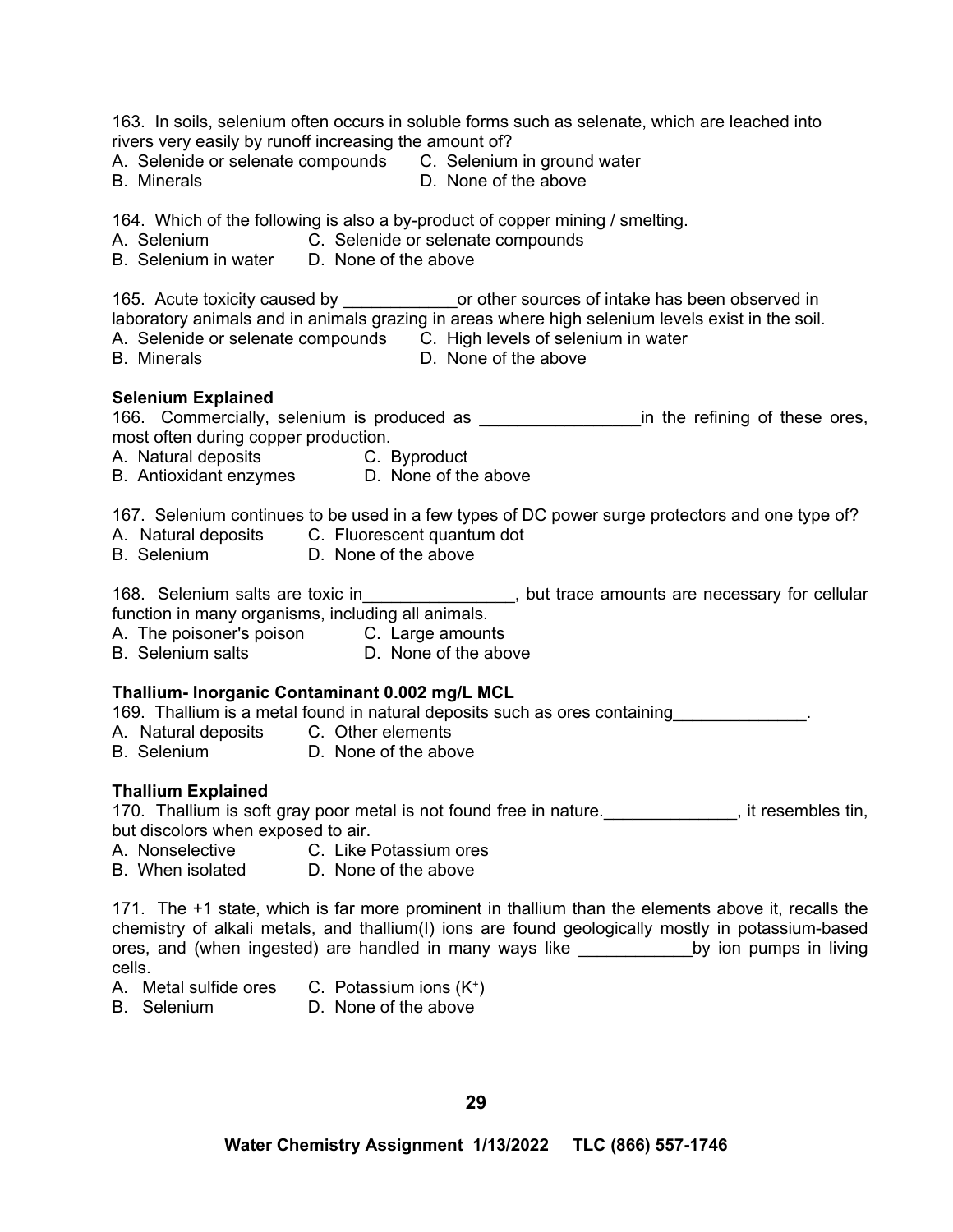172. Which of the following is used in small, nontoxic amounts as an agent in a nuclear medicine scan, during one type of nuclear cardiac stress test?

- A. Thallium 111 C. Thallium-201<br>B. Thallium 3 D. None of the a
- D. None of the above

#### **SOC Section**

#### **SOC Introduction**

173. SOCs are identified carcinogens (cancer causing). EPA has set Maximum Contaminant Levels (MCL) for 30 **Levels** (MCL) for 30 **Levels** under the Safe Drinking Water Act.

A. Volatile Organic Compounds (VOCs) C. Maximum Contaminant Levels (MCL)

- B. Synthetic Organic Chemicals (SOCs) D. None of the above
- 
- 

174. The Safe Drinking Water Act requires that all water sources of all public water systems be periodically monitored for regulated?

- 
- B. Synthetic Organic Chemicals (SOCs) D. None of the above
- A. Volatile Organic Compounds (VOCs) C. Maximum Contaminant Levels (MCL)
	-

175. Which of the following are very persistent in the environment, whether in soil or water?

- A. Volatile Organic Compounds (VOCs) C. Maximum Contaminant Levels (MCL)
	-
- B. Synthetic Organic Chemicals (SOCs) D. None of the above
	-

176. Which of the following or "blue baby syndrome" is from ingestion of elevated levels of nitrate or nitrite?

- A. Methemoglobinemia C. Elevated levels of Chlorofluorocarbons
- B. Most contaminants D. None of the above

177. All public water systems must monitor for?

- A. Valuable Organic Compounds (VOCs) C. Maximum Constant Levels (MCL)
- 
- 
- B. Nitrate and Nitrite) D. None of the above

# **Volatile Organic Compounds (VOCs)**

#### **VOCs Explained**

178. Which of the following are organic chemicals that have a high vapor pressure at ordinary, room-temperature conditions?

- A. Volatile Organic Compounds (VOCs) C. Maximum Contaminant Levels (MCL)
	-
- B. Synthetic Organic Chemicals (SOCs) D. None of the above
- 179. Which of the following are of VOCs?.
- A. Most scents or odors C. Substances
- B. Five contaminant groups D. None of the above

180. Which of the following are regulated by law, especially indoors, where concentrations are the highest?

- A. Anthropogenic VOCs C. Benzene
- B. VOCs D. None of the above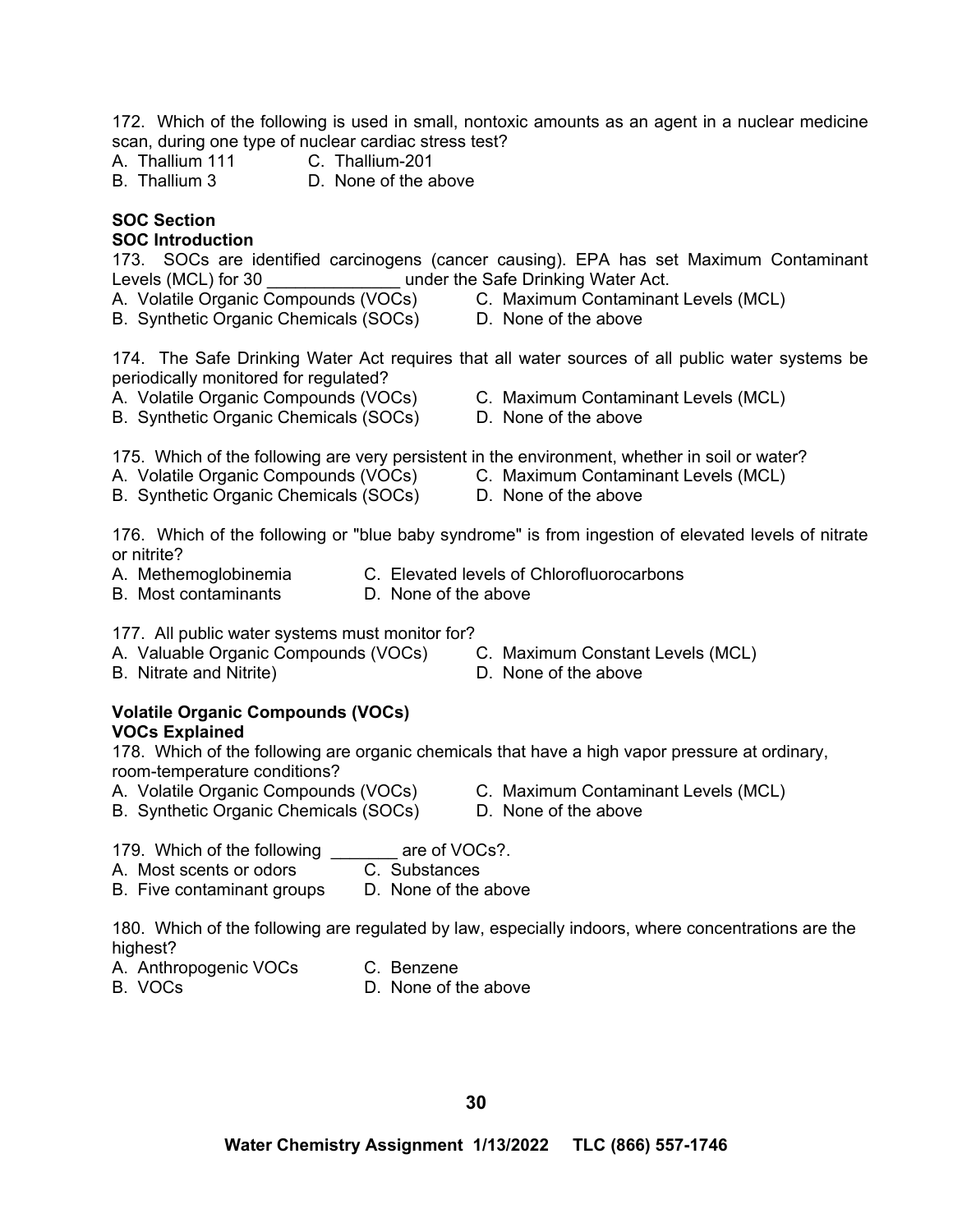# **Specific Components**

# **Paints and Coatings**

181. Which of the following are required to spread a protective or decorative film. Approximately 12 billion liters of paints are produced annually?

A. Solvents C. Cleaning products

B. VOC D. None of the above

# **Chlorofluorocarbons and Chlorocarbons**

182. Which of the following which are banned or highly regulated, were widely used cleaning products and refrigerants?

- A. VOC C. Chlorofluorocarbons<br>
B. Renzene D. None of the above
- D. None of the above

# **Benzene**

183. One VOC that is a known human carcinogen?

- A. VOC C. Chlorofluorocarbons
- B. Benzene D. None of the above

184. Which of the following evaporates into the air quickly and the vapor of benzene is heavier than air allowing the compound to sink into low-lying areas?

- A. VOC C. Chlorofluorocarbons
- B. Benzene D. None of the above

185. Which of the following has also been known to contaminate food and water and if digested can lead to vomiting, dizziness, sleepiness, rapid heartbeat?

A. VOC C. Chlorofluorocarbons

B. Benzene D. None of the above

# **Methylene Chloride**

186. Which of the following is converted to carbon monoxide and a person will suffer the same symptoms as exposure to carbon monoxide?

A. Solvent C. Methylene chloride

B. Benzene D. None of the above

# **Perchloroethylene**

187. To avoid exposure to perchlorothylene: Be careful if a expression is coming from clothing when picked up from the dry cleaner.

A. Fume C. Strong chemical odor

B. Plume D. None of the above

# **MTBE**

188. MTBE was used as an octane booster and?

- A. Formaldehyde C. Oxygenated-additive
- B. FDE D. None of the above

# **Formaldehyde**

189. Many building materials such as paints, adhesives, wallboards, and ceiling tiles slowly emit? A. Organic chemicals C. Formaldehyde

B. Some organics D. None of the above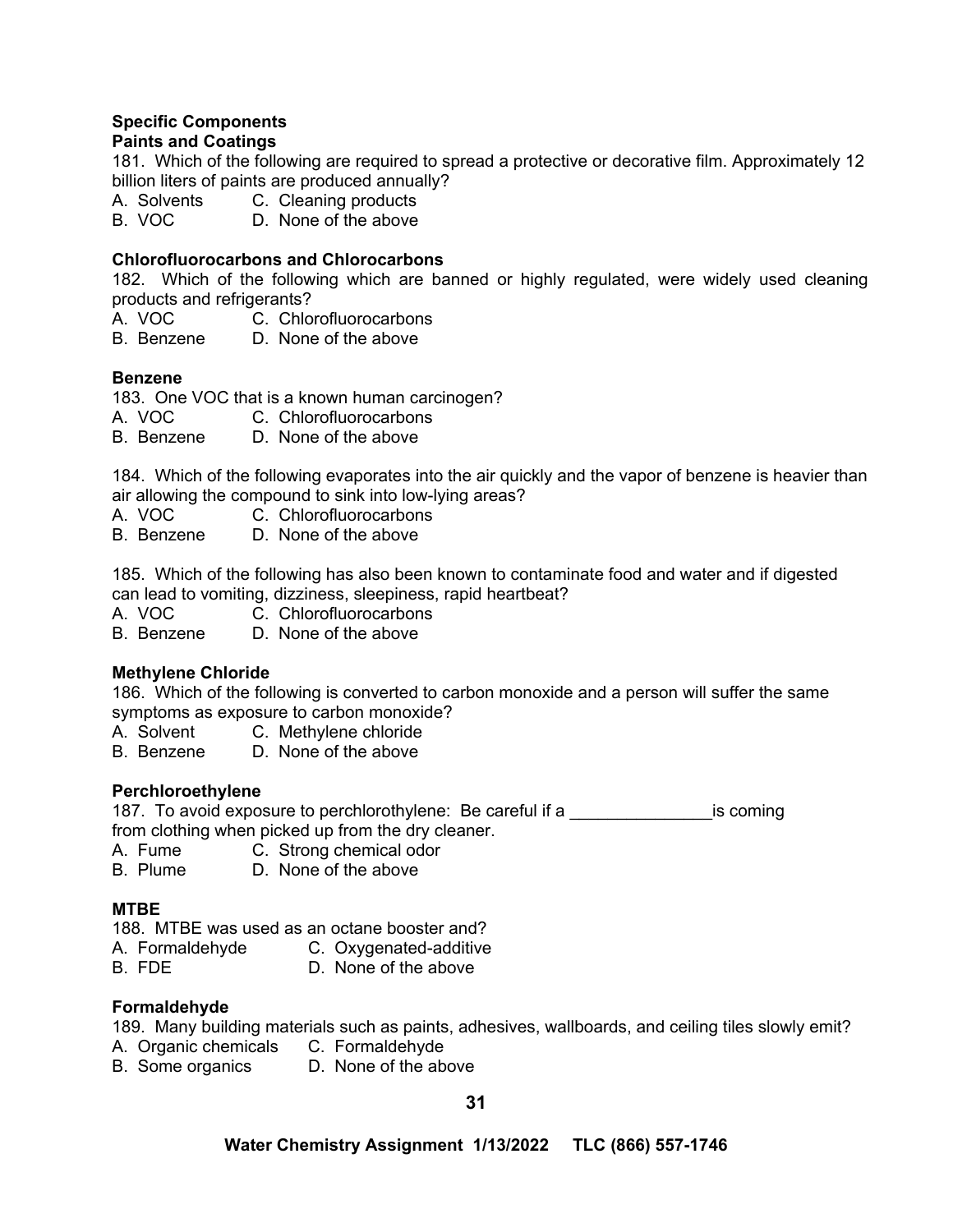#### **Health Risks**

190. Which of the following terms -are important in the creation of smog?

- A. MT C. Organic chemicals<br>B. VOCs D. None of the above
- D. None of the above

#### **Health effects include:**

191. Which of the following can cause cancer in animals; some are suspected or known to cause cancer in humans?

- A. Organic chemicals C. Formaldehyde
- B. Some organics D. None of the above

#### **Reducing Exposure**

192. Use products with **the contract of the ventilated areas.** 

- A. MTBE C. Organic chemicals
- B. VOCs D. None of the above

193. The exhaled human breath contains a few hundred volatile organic compounds and is used in breath analysis to serve as a contract to test for diseases such as lung cancer.

- A. MTBE C. Organic chemicals
- B. VOC D. None of the above

194. Allotropy or allotropism is the property of Theorem is to exist in two or more different forms, known as allotropes of these elements.

- A. Allotropy C. Some chemical elements
- B. Allotropes D. None of the above

195. Which of the following are different structural modifications of an element; the atoms of the element are bonded together in a different manner?

- A. Allotropes C. Metalloids
- B. Molecular formulae D. None of the above

196. The term allotropy is used for elements only, not for compounds. The more general term, used for any crystalline material, is?<br>A. Allotropy C. Polymo

- C. Polymorphism
- B. Molecular formulae D. None of the above

#### **Aluminum Sulfate**

197. Aluminum sulfate, alternatively spelt either aluminum or sulfate, is a chemical compound with the formula

| A. $AB(SO_4)_2 12H_2O$          | C. $Al_2(SO_4)_3 \cdot 18H_2O$ |
|---------------------------------|--------------------------------|
| B. $\text{Al}_2(\text{SO}_4)_3$ | D. None of the above           |

198. Aluminum sulfate is sometimes referred to as a type of alum. Alums are a class of related compounds typified by example of the state of the state of the state of the state of the state of the state of the state of the state of the state of the state of the state of the state of the state of the state of the sta

| A. $AB(SO_4)_2 12H_2O$          |  | C. $Al_2(SO_4)_3 \cdot 18H_2O$ |
|---------------------------------|--|--------------------------------|
| B. $\text{Al}_2(\text{SO}_4)_3$ |  | D. None of the above           |